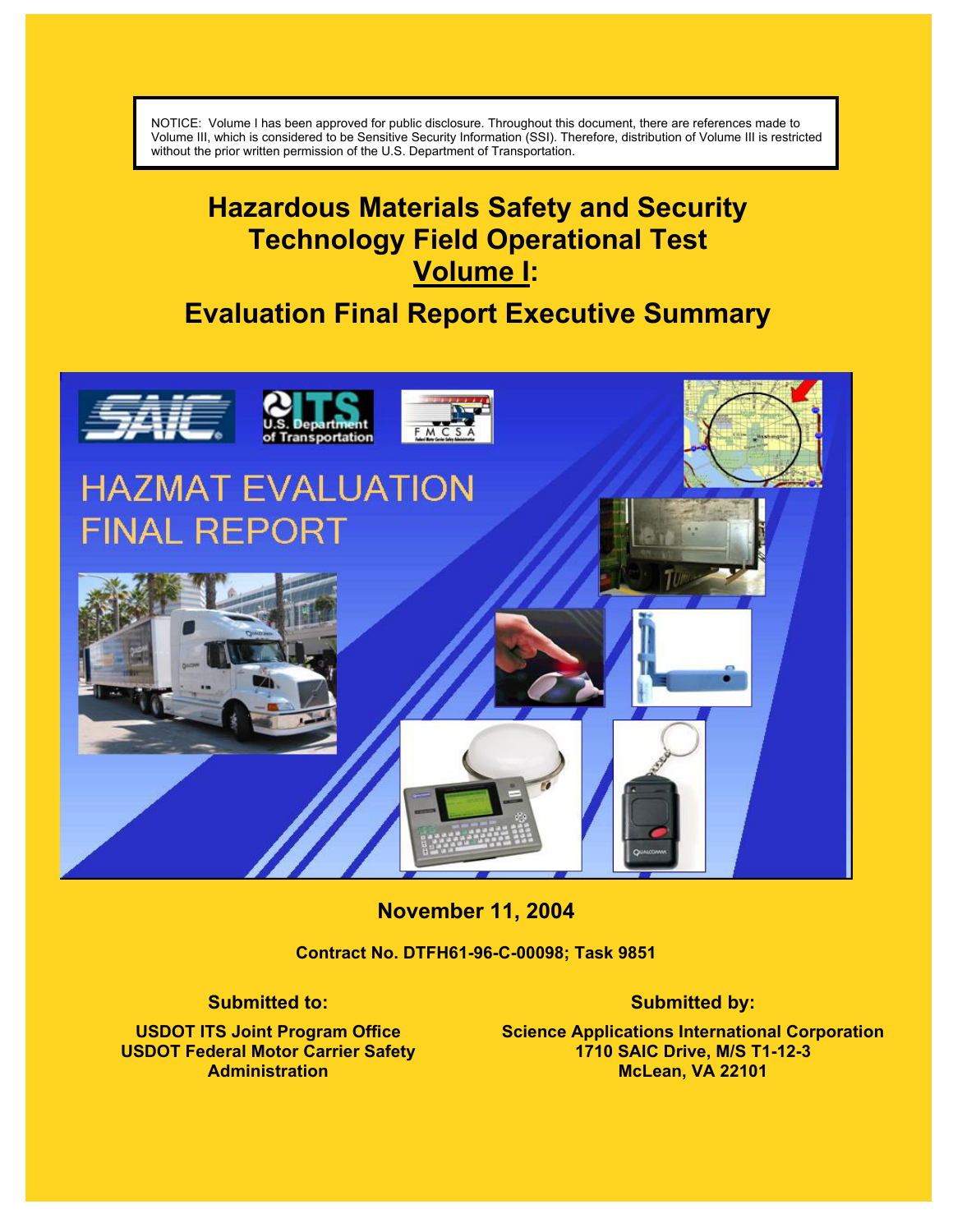# **FOREWORD**

The following volume content definitions are provided to aid the reader in reviewing this detailed, multivolume effort presented as the **Hazardous Materials Safety and Security Technology Field Operational Test Evaluation Final Report**.

**Volume I: Executive Summary –** This current volume presents the overriding results generated from the evaluation of this FOT including overall benefit-cost results, industry deployment potential for FOT technologies, and policy options for consideration.

**Volume II: Evaluation Final Report Synthesis –** This volume provides information synthesized from the detailed reference sections contained in Volume III. This volume presents the "bottom line" results from the FOT activities, including the following topics, and concluding with potential policy options for consideration:

- The Importance of HAZMAT Security and the Need for Technology
- **FOT Overview**
- **Evaluation Approach Overview**
- Technical Performance
- Efficiency Assessment Findings
- Security Assessment Findings
- **Safety Assessment Findings**
- Benefits-Cost Results for Market Potential and Deployment
- Public Sector and Institutional Interfaces
- Potential Options to Realize Deployment Potential
- **Conclusions**

#### **NOTE**

Volume III is a Sensitive Security Information document and is not available for public distribution.

**Volume III: Evaluation Final Report Detail** – This volume provides the five key reference documents used to support the evaluation and results for the HAZMAT FOT under one cover:

- **Section 1: HAZMAT FOT Overview.** This section provides the rationale behind this FOT, including a synopsis of FOT activities; identifies the FOT configuration; and describes the technologies deployed for this FOT.
- **Section 2: HAZMAT FOT Technical Performance, Efficiency and Safety Benefits Assessments.** This section outlines the baseline data collection effort and related technology prototype testing. This section presents quantitative and qualitative performance reviews of each of the individual deployed component technologies. The section includes the Efficiency and Safety Benefits Assessments that feed into the Section 4: Benefit-Cost Assessment.
- **Section 3: HAZMAT FOT Security Benefits Assessment.** This section presents the Security Benefits Assessment and covers the analytical framework and Delphi process developed to support the Security Analysis and to feed the Benefit-Cost Assessment in Section 4.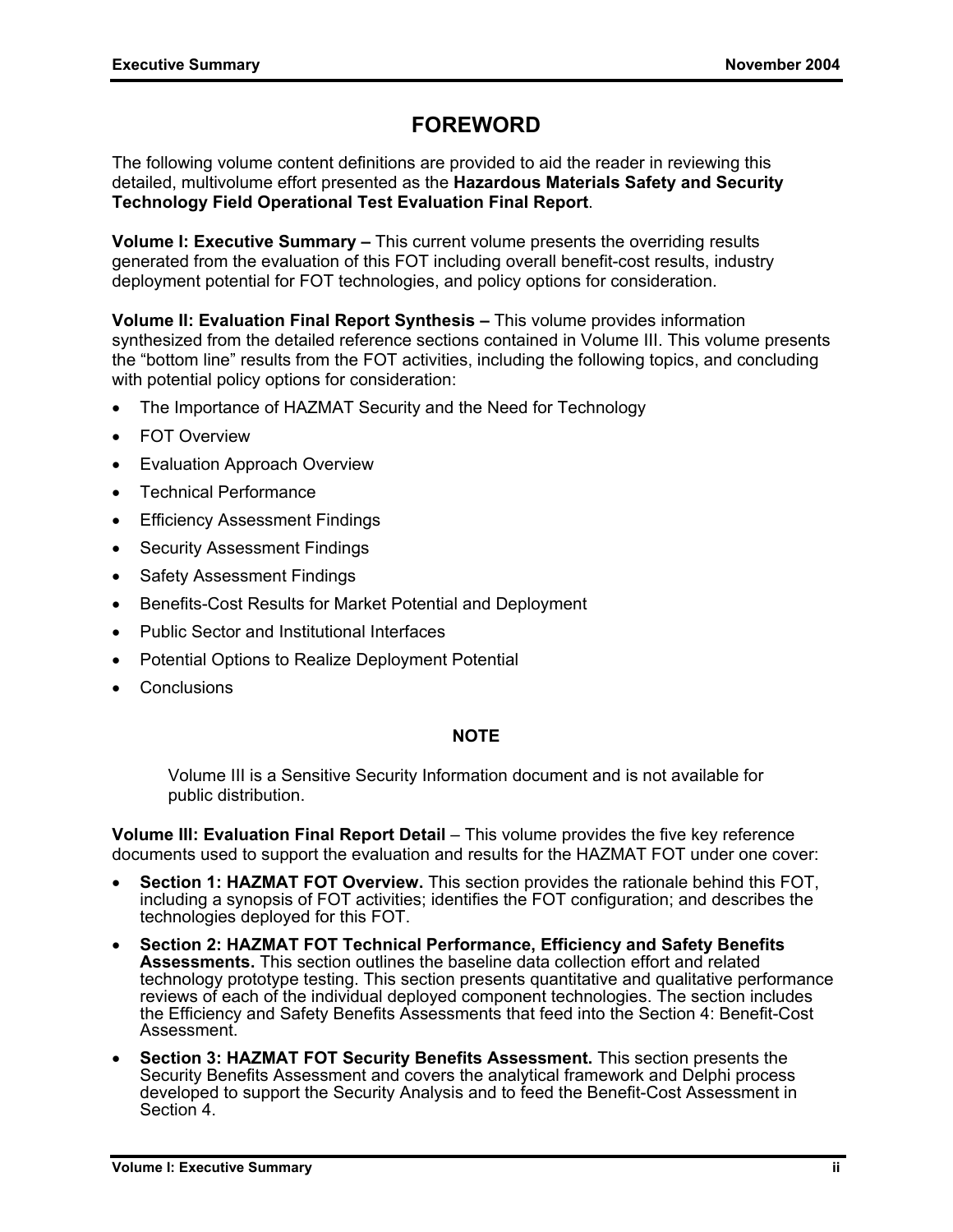- **Section 4: Benefit-Cost Assessment and Industry Deployment Potential.** This section presents the Efficiency, Safety and Security Benefit-Cost Assessments and Market Potential Analysis for Industry Deployment built upon the detailed Efficiency, Safety, and Security Benefits Assessments in Sections 2 and 3.
- **Section 5: Public Sector Component.** This section presents the evaluation of the Public Sector FOT, which is an add-on component to the larger HAZMAT FOT.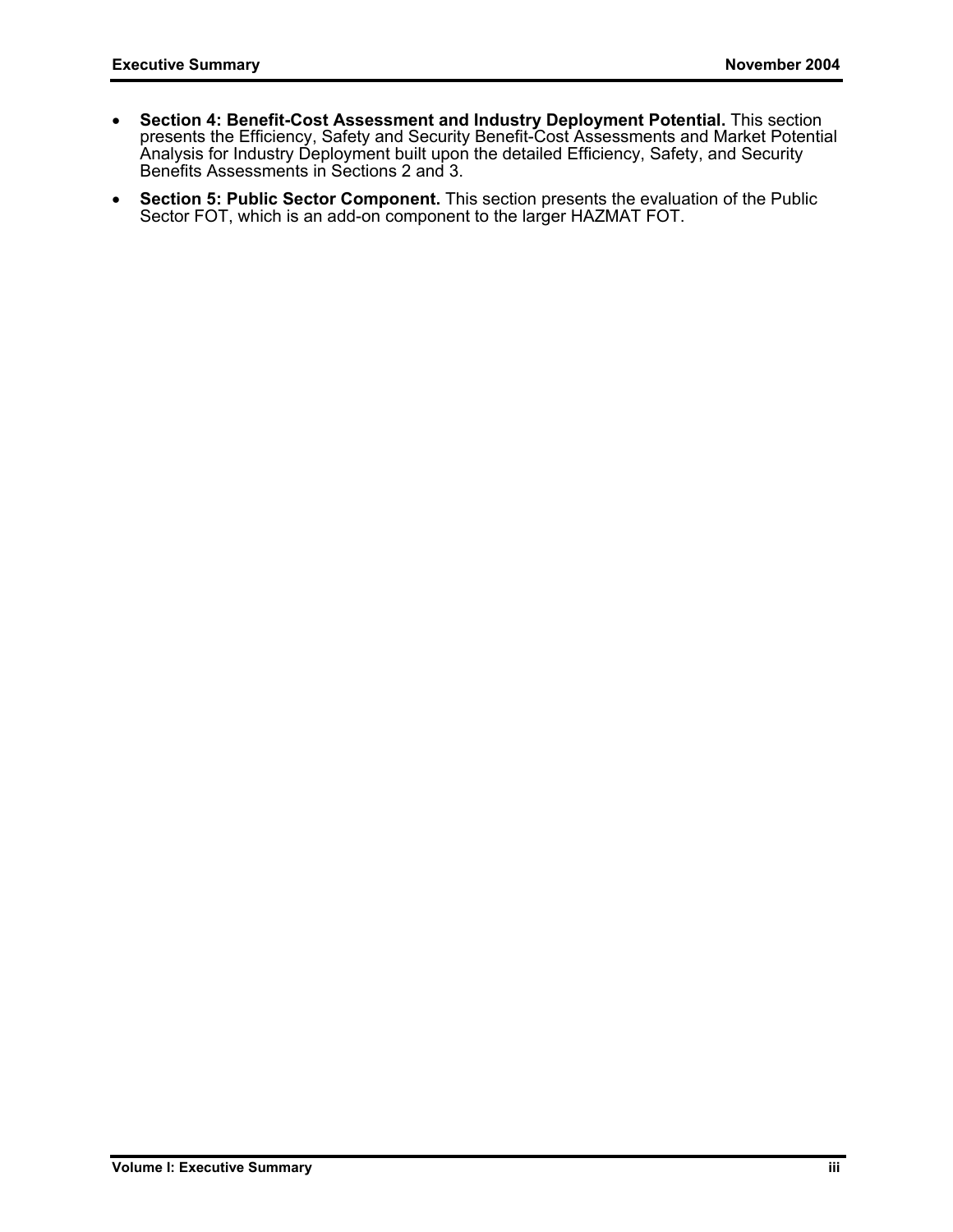# **ABBREVIATIONS**

| <b>ATRI</b>   | American Transportation Research Institute     |  |
|---------------|------------------------------------------------|--|
| <b>BSG</b>    | <b>Biometrics Solutions Group</b>              |  |
| COTS          | Commercial-off-the-Shelf                       |  |
| <b>CVSA</b>   | <b>Commercial Vehicle Safety Alliance</b>      |  |
| E-seal        | <b>Electronic Seal</b>                         |  |
| <b>ESCM</b>   | Electronic Supply Chain Manifest               |  |
| <b>FMCSA</b>  | Federal Motor Carrier Safety Administration    |  |
| <b>FOT</b>    | <b>Field Operational Test</b>                  |  |
| <b>GPS</b>    | <b>Global Positioning System</b>               |  |
| <b>HAZMAT</b> | <b>Hazardous Materials</b>                     |  |
| <b>ITS</b>    | <b>Intelligent Transportation Systems</b>      |  |
| <b>JPO</b>    | Joint Program Office                           |  |
| LTL           | Less-than-Truckload                            |  |
| <b>MCMIS</b>  | Motor Carrier Management Information System    |  |
| OBC           | On-Board Computer / Communications             |  |
| <b>PIN</b>    | Personal Identification Number                 |  |
| <b>PSRC</b>   | <b>Public Sector Reporting Center</b>          |  |
| <b>ROI</b>    | Return on Investment                           |  |
| <b>SAIC</b>   | Science Applications International Corporation |  |
| <b>TSA</b>    | <b>Transportation Security Administration</b>  |  |
| <b>USDOT</b>  | U.S. Department of Transportation              |  |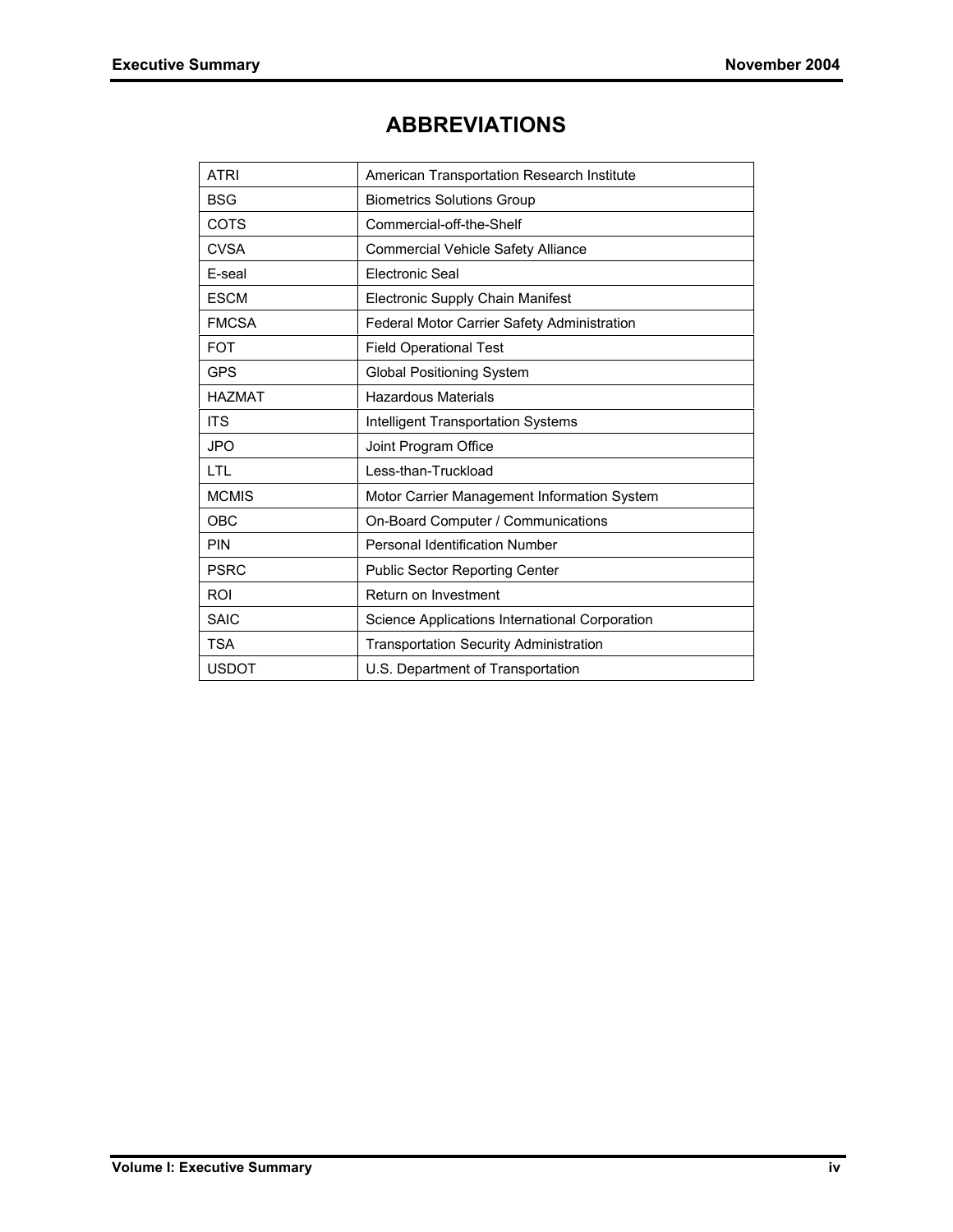# **EXECUTIVE SUMMARY**

The catastrophic events of September 11, 2001 and the ongoing war on terrorism have heightened the level of concern from Federal government officials and the transportation industry regarding the secure transport of hazardous materials (HAZMAT). Security concerns focus on the potential of HAZMAT shipments as targets for terrorists. HAZMAT shipments through intermodal connectors, modes, and facilities are all attractive targets for terrorists, and pose a much greater concern to public safety than most other shipment types. HAZMAT shipments, especially fuels and chemicals, are especially attractive targets due to the multiple points of vulnerability. These vulnerabilities exist at shipper, motor carrier, and shipment recipient facilities, and during shipment movement en route throughout the nation's roadway infrastructure.

Numerous international and domestic incidents occurred over the past several years that demonstrate the real threat potential that HAZMAT shipments pose. For example, the following events all occurred in a 2-month period in 2002:

- March 31, 2002: A 29-year-old driver for a propane distributor drove away with a 3,000 gallon bobtail. He made a telephone threat stating that he wanted to kill President George W. Bush and that he would use the bobtail as a "bomb".
- April 11, 2002: A terrorist driving a truck carrying liquefied natural gas ignited his cargo in front of a synagogue on the Tunisian Island of Djerba, killing 17 people, mainly German and French tourists. Al Qaeda claimed responsibility for the blast.
- May 16, 2002: A tractor-trailer carrying 10 tons of deadly cyanide in 96 drums was stolen after three armed men held up the vehicle north of Mexico City. Six drums were never found.
- May 2002: A fully loaded tanker truck pulled into Israel's largest fuel depot and suddenly caught fire due to an explosive charge connected to a cellular phone. The fire was extinguished, but had the truck exploded, destruction and death would have resulted.

Events such as these demonstrate the security and safety risks associated with HAZMAT shipments. The Federal Motor Carrier Safety Administration (FMCSA), working in close cooperation with the Transportation Security Administration (TSA), has attempted to proactively address public and private sector HAZMAT security concerns by identifying potential security risks related to HAZMAT transportation and proposing solutions to minimize those risks. FMCSA embarked on a program to improve HAZMAT security and safety by using regulatory measures, security assessments, and outreach efforts.

Part of this effort was to sponsor an industry competitive procurement to conduct a nationallevel field operational test (FOT). This resulted in FMCSA awarding a contract for a team led by the Battelle Memorial Institute (Battelle) (Deployment Team) to test currently existing major technologies that could offer solutions to minimize security risks of truck-based HAZMAT shipments. Supporting Deployment Team members included: QUALCOMM; the American Transportation Research Institute (ATRI); the Commercial Vehicle Safety Alliance (CVSA); Savi Technologies; the Biometrics Solutions Group (BSG); Total Security-US; and the Spill Center.

To evaluate the technologies tested in this FOT, their costs, benefits, and the operational processes require to be performed, the FMCSA, supported by the Intelligent Transportation Systems (ITS)/Joint Program Office (JPO), awarded an Independent Evaluation contract in August 2002. Science Applications International Corporation (SAIC) (Evaluation Team) led the Independent Evaluation for this HAZMAT FOT.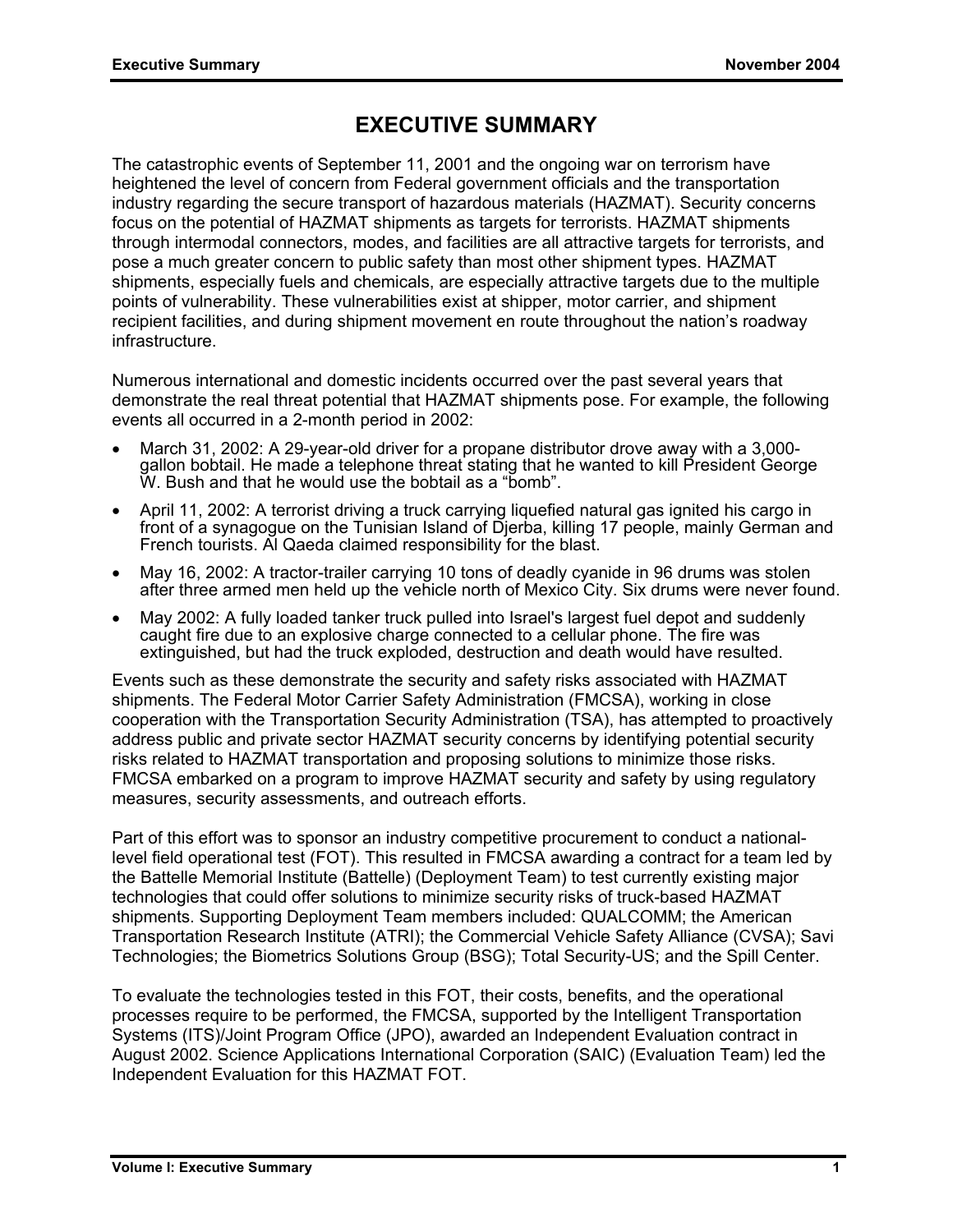## **Overview of the Field Operational Test**

This Hazardous Materials Safety and Security Technology Field Operational Test was focused on four different HAZMAT truck transportation scenarios representing the following industry segments:

- $\triangleright$  Bulk Petroleum
- $\triangleright$  Bulk Chemical
- $\triangleright$  Less-than-Truckload (LTL)
- $\triangleright$  Truckload Explosives industries

The scenarios were chosen based on the results of a hazardous materials risk and threat assessment that was conducted as the initial phase of this project by the Deployment Team, and was combined with a desire to test the technology in different industry types. The risk and threat assessment methodology was used to identify the types of materials that were of highest concern, as well as the most likely attack scenarios (*theft* of a material*, interception/diversion*, and *legal exploitation*). Specific vulnerabilities were also identified during this phase of the project, which served as the basis for selecting the technologies within each scenario.

As detailed in Table 1, a wide variety of existing technologies were tested within each scenario. These technologies were integrated based on meeting specific functional requirements that FMSCA had set for the Deployment Team contract.<sup>1</sup> FMCSA also stipulated that these would need to be commercial off-the-shelf (COTS) technologies, such that they could conceivably be implemented rapidly by the motor carrier industry in the very near future.

The technologies were grouped together into several packages within each scenario. The grouping assisted in addressing the wide range of vulnerabilities identified in the risk/threat assessment, and for testing several different cost tiers reflecting a range of carrier deployment options based on market conditions. Based on this premise, the various technology components were separated into six technology tiers, ranging from a low-end cost of approximately **\$800** per vehicle to a high-end of approximately **\$3,500** per vehicle.

The technologies were matched to testing scenarios, which were developed to address the functional requirements and the threats and vulnerabilities identified in the Threat/Risk Assessment. With the overall goal of the FOT being to test technologies installed in 100 vehicles, each scenario tested a total of **25 vehicles**, with various combinations of technology installed on each vehicle. Table 2 provides a summary of each scenario and the technology components to be tested by scenario.

 $1$  It should be noted that this evaluation does not endorse any one vendor or another through the results of this evaluation or the functional product descriptions that follow. The evaluation's focus was to explore the functionality represented by the cited product types tested during the FOT. It was necessary for this test to consider individual products to collect quantitative and qualitative test data for the FOT. The specific products used in this FOT should be thought of as being representative for a class of products that exhibit similar functionalities in the field, and not as the only technology products to provide potential benefits in regard to HAZMAT security and operational efficiency.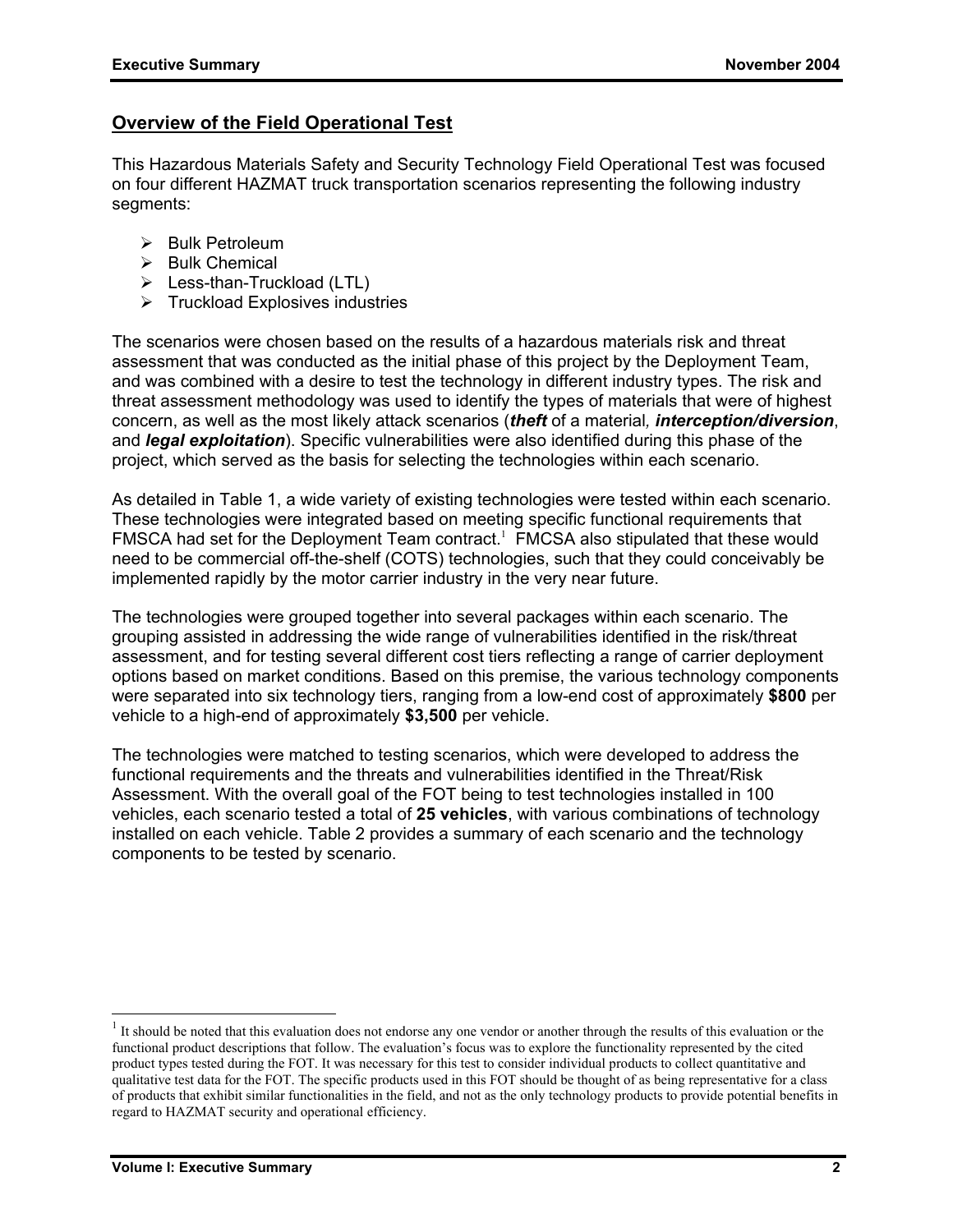| <b>Technology</b><br><b>Category</b>                | <b>Application Areas</b>                                                                                                                        | <b>Brief Description</b>                                                                                                                                                                                                                                                                            |
|-----------------------------------------------------|-------------------------------------------------------------------------------------------------------------------------------------------------|-----------------------------------------------------------------------------------------------------------------------------------------------------------------------------------------------------------------------------------------------------------------------------------------------------|
| Wireless-<br><b>Mobile</b><br><b>Communications</b> | <b>Wireless Satellite or</b><br><b>Terrestrial</b><br><b>Communications (with</b><br>GPS) and Tracking<br><b>Digital Phone (without</b><br>GPS) | . Wireless Communications with GPS provide<br>vehicle tracking and two-way communication<br>between the driver and dispatcher.<br>. Digital Phones provide integrated work order<br>assignment and status messages between the<br>dispatcher and driver.                                            |
| <b>In-Vehicle</b><br><b>Technologies</b>            | <b>On-Board Computers</b><br>(OBC)                                                                                                              | • OBCs are data processing units that receive and<br>analyze information from sensors and other<br>devices on the vehicle and then store/present the<br>information in a convenient and easily accessible<br>manner. The OBC provides vehicle disabling and<br>remote locking/unlocking capability. |
|                                                     | <b>Panic Buttons</b>                                                                                                                            | • Panic Buttons provide real-time emergency alert<br>messaging notification and localized vehicle<br>shutdown.                                                                                                                                                                                      |
|                                                     | <b>Electronic Cargo Seals</b>                                                                                                                   | <b>• Electronic Cargo Seals utilize short-range</b><br>wireless communications to automatically<br>generate an alert if the seal is broken without<br>proper authorization.                                                                                                                         |
| <b>Personal</b><br><b>Identification</b>            | <b>Biometrics</b>                                                                                                                               | • Biometrics consists of technologies that analyze<br>human characteristics (eyes, facial recognition,<br>fingerprint, hand geometry, etc.) for verification of<br>identify and access to secure systems.                                                                                           |
|                                                     | <b>Personal Identification</b><br>Number (PIN)                                                                                                  | • PIN systems are the most common identity<br>verification systems and consist of stored data<br>(numbers, letters, characters) used to identify<br>individuals for access to secure systems.                                                                                                       |
| <b>Mobile Data</b><br><b>Management</b>             | <b>Smart Cards/Electronic</b><br><b>Supply Chain Manifest</b><br>(ESCM)                                                                         | • The ESCM system combines biometric<br>verification, smart cards, Internet applications,<br>and the on-board wireless communications<br>system to ensure proper chain-of-control.                                                                                                                  |
| <b>Vehicle Tracking</b>                             | <b>Routing and Geofenced</b><br><b>Mapping Software</b>                                                                                         | • Geofencing provides the capability to put a<br>"virtual fence" around a vehicle's intended route<br>travel and automatically notifies dispatch/<br>operations personnel when the vehicle strays<br>beyond this fence.                                                                             |
|                                                     | <b>Trailer Tracking</b>                                                                                                                         | • Trailer Tracking consists of both tethered<br>tracking, which provides connect and disconnect<br>events, and untethered tracking, which is<br>combined with Geofencing to provide security to<br>the unconnected trailer.                                                                         |

|  |  | Table 1. Overview of HAZMAT FOT Technologies |  |
|--|--|----------------------------------------------|--|
|--|--|----------------------------------------------|--|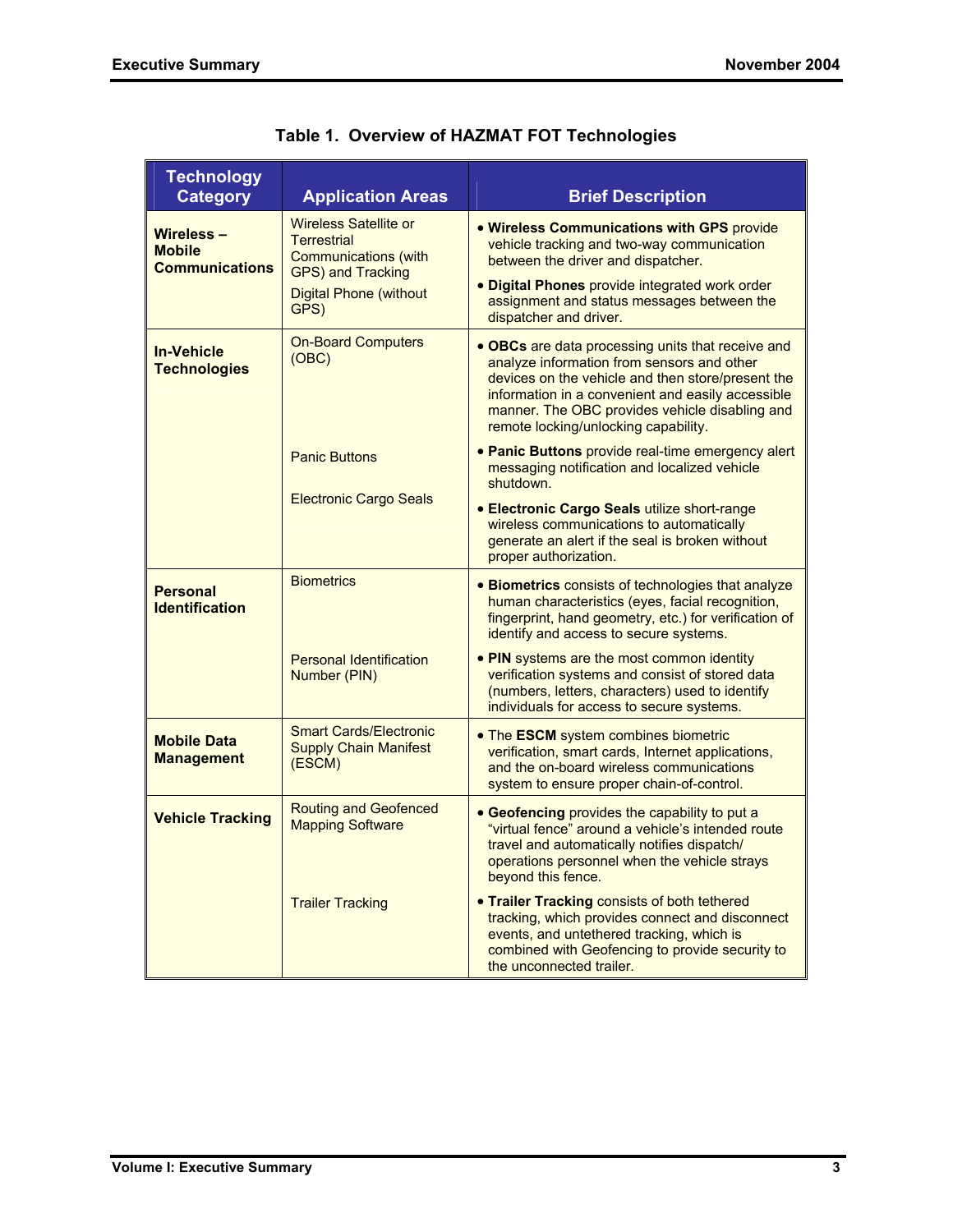| <b>Scenario</b> | <b>Description</b>                    | <b>Technology Components</b>                                                                                                                                                                                                                                                       |
|-----------------|---------------------------------------|------------------------------------------------------------------------------------------------------------------------------------------------------------------------------------------------------------------------------------------------------------------------------------|
| 1               | <b>Bulk Fuel Delivery</b>             | • Wireless Satellite Communication<br><b>Global Login</b><br>In-Dash Panic Button<br><b>Wireless Panic Button</b><br><b>Digital Phone</b><br>• Terrestrial Communication<br><b>On-Board Computer</b>                                                                               |
| $\mathbf{2}$    | <b>LTL High Hazard</b>                | • Wireless Satellite Communication<br><b>Global Login</b><br><b>In-Dash Panic Button</b><br><b>Wireless Panic Button</b><br>• Terrestrial Communications                                                                                                                           |
| 3               | <b>Bulk Chemicals</b>                 | • Wireless Satellite Communications<br><b>Biometric Authentication</b><br>In-Dash Panic Button<br><b>Wireless Panic Button</b><br>• Electronic Supply Chain Manifest                                                                                                               |
| 4               | <b>Truckload</b><br><b>Explosives</b> | <b>Wireless Satellite Communication</b><br><b>Biometric Authentication</b><br>In-Dash Panic Button<br><b>Wireless Panic Button</b><br>• Electronic Supply Chain Manifest<br>• On-Board Computer<br>• Wireless Electronic Cargo Seal<br>Geofencing<br>• Untethered Trailer Tracking |

**Table 2. Overview of HAZMAT FOT Scenarios** 

Before full operational testing began in September 2003, a series of Beta Tests were conducted in early July 2003 to validate the system components. For this testing, QUALCOMM utilized its unique "Technology Truck," which allowed for all of the prototype system hardware to be connected to an operational test vehicle. The truck was then driven on several specified routes for the 5-day duration of Beta testing to validate the system design and operational concept.

Full operational testing commenced in September 2003 and continued through April 2004, based on the four scenarios detailed above. Additionally, some testing was conducted between February and May 2004 to examine potential public sector technologies that could interface with the prototype system.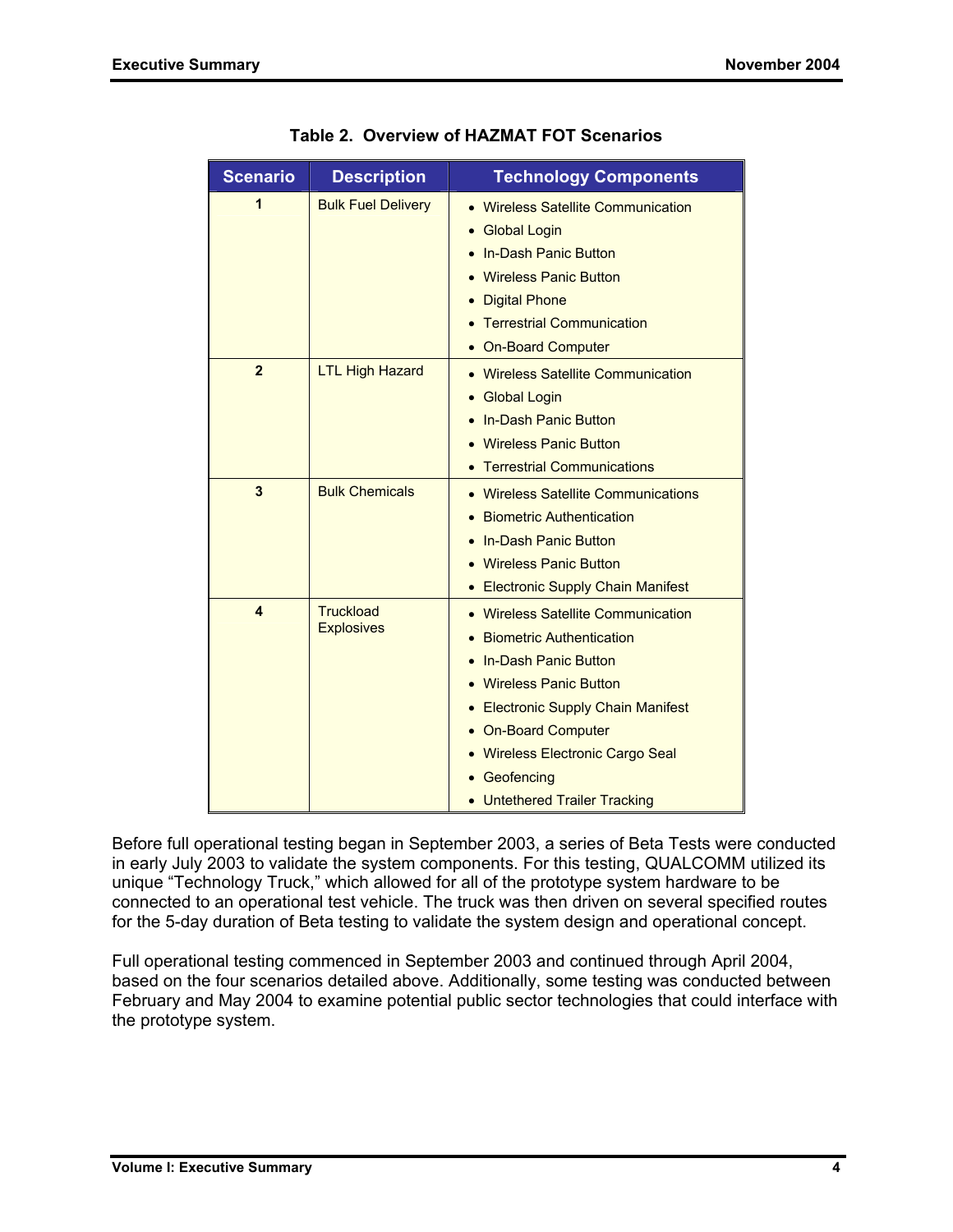# **Independent Evaluation Technical Approach**

In order of priority, the primary evaluation impact categories examined by the Evaluation Team were security, operational efficiency, and safety.<sup>2</sup> As detailed in Figure 1 on the succeeding page, these impact categories feed the benefit-cost analysis according to macroeconomic/ societal (macro) public sector benefit-cost results (stemming from security benefits) and microeconomic/industry (micro) private sector benefit-cost results (derived from operational efficiency benefits). The macro/societal and micro/industry benefit-cost measurements analysis was conducted to determine the following:

- Do the technologies provide significant macro security and safety benefits?
- If so, are the industry operational efficiency benefits significant enough to drive widespread industry deployment of test technology systems, or is government action warranted to facilitate wide-scale deployment?

The evaluation assessments were conducted within the scope of the FOT and extended the FOT findings to the larger universe of truck-based HAZMAT shipments (for the four primary scenario load types) through rigorous analytical frameworks. These frameworks utilized:

- Primary and secondary industry survey data;
- Detailed motor carrier census records:
- Market analysis of technology products and services that are commercially available; and
- The informed opinions provided by two groups of leading national experts in HAZMAT shipping, public safety, security and risk assessment – an Expert Steering Committee and a 26-member Delphi Panel.

Based on the results of the testing of the technologies in this FOT, these assessments were then made for each scenario to determine what measurable benefits existed. Following this, analytical frameworks were applied to monetize potential benefits and to weigh these against any costs that would have to be incurred to realize the benefits.

Both quantitative and qualitative data were collected to support the technology-based and system-based evaluations. *Qualitative data* were derived from on-site observations and personal interviews during the FOT. Information was gathered on such topics as the operational effectiveness of the technology, customer satisfaction, and institutional challenges. For example, drivers were asked about the ease of use of the various technologies, and how adding the technology impacted their daily operations. *Quantitative data* was collected primarily through system-generated archived reports, providing ongoing data collection of use and performance of technology applications throughout the FOT.

<sup>&</sup>lt;sup>2</sup> While safety was originally considered as a potential significant impact category for this FOT, it should be noted that the test technologies were designed to enable real-time communications and information exchange among drivers, dispatchers, and other authorized parties; track assets; secure vehicles, loads, and shipping documentation; and enable driver or automated exception alerts in response to crises or deviations in operational characteristics outside of set parameters. The technologies themselves and their usage are not specifically designed to provide explicit or traditional safety benefits (i.e., direct technology intervention to avoid a crash).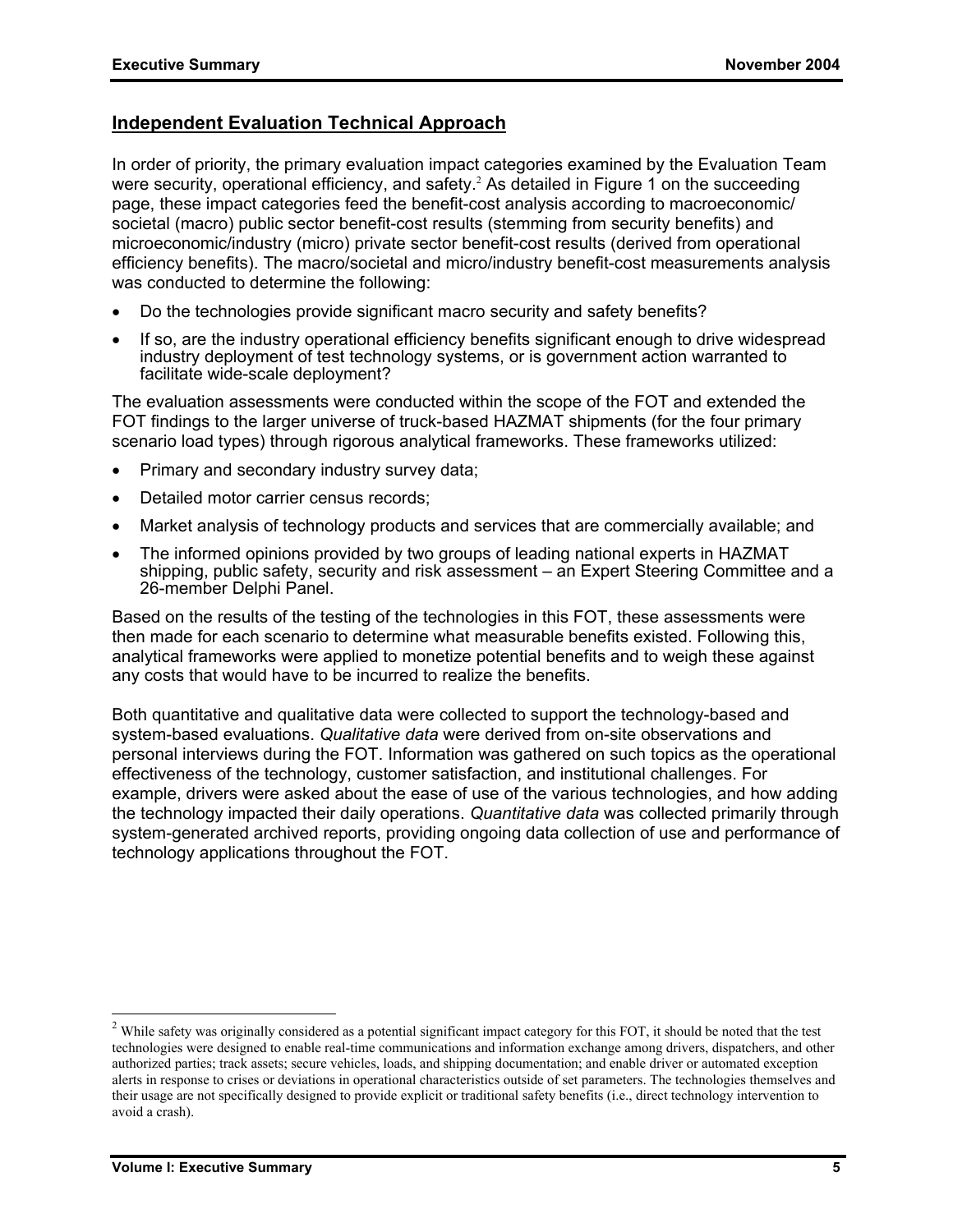

**Figure 1. Evaluation Framework.**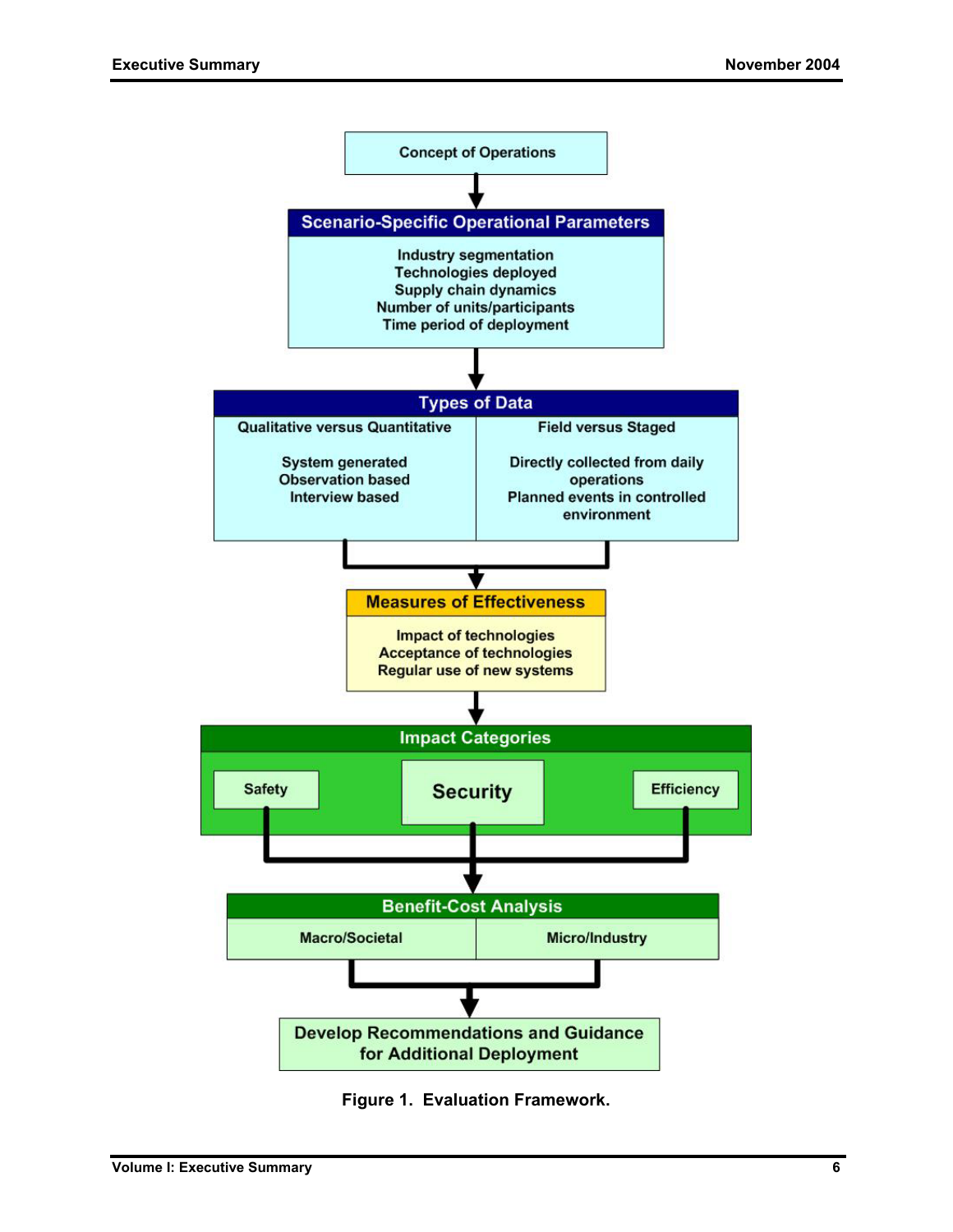## **Evaluation Findings**

This evaluation examined the technical and financial performance of several promising technologies for increasing the security of HAZMAT shipments. The intent was to determine what levels of security, safety, and operational efficiency benefits can be attained through deployment of the technologies. The evaluation also examined the levels of investment required to equip fleets with the technologies. Based on the evaluation of the test technologies, conclusions can be drawn regarding: technical performance; security benefits; efficiency benefits; safety benefits; public sector reporting center concept; deployment potential; consolidated benefits and costs; and policy options for consideration, described as follows.

#### ¾ **TECHNOLOGY PERFORMANCE**

**Summary:** Technology performance overall for the technologies was good, with most technologies performing well under operational conditions with the exception of Biometric Login and Electronic Seals (E-seals). These two technologies were deemed as requiring additional product development to be fully adapted for and accepted in the HAZMAT trucking environment.

The core enabling technology for the test suites, Wireless Communications with GPS tracking capabilities, has been deployed commercially for several years and performed per expectations during the FOT. The technology also demonstrated its ability to integrate additional security functions with the established communications network providing a reliable data transfer mechanism.

The Panic Button, Vehicle Disabling, Trailer Tracking, and Geofencing applications of the core enabling technologies also performed per specification.

The Biometric identification units supporting Biometric driver logins and access to the ESCM need to be more "forgiving" for climatic conditions and physical application of fingers to the readers. The E-seal system, even after undergoing modification during the FOT, showed cycle times considered too long by the participants. Additionally, a more user-friendly software interface is recommended. The ESCM, as demonstrated in a previous test of application during this FOT, requires the development of interfaces with other systems used by motor carriers. Integrating the ESCM with carrier systems would increase usage of the system.

Technical performance of the FOT technologies was demonstrated through initial Beta Testing, then during the operational test through technology exercises and "staged events" defined by the Evaluation Team. The staged events tested the systems in the field under near real-world conditions. Additionally, day-to-day performance of the test technologies' performance was captured via participant interviews and analysis of archived event transaction logs.

This evaluation approach resulted in findings that overall, technology performance for the technologies was good, with most technologies performing well under operational conditions. The exceptions included Biometric Login, and to a lesser extent, the E-seals, and the ESCM, which were deemed as requiring additional technical development for the HAZMAT trucking environment.

The "core enabling technology" for the test suites, **Wireless Communications with GPS Tracking Capabilities**, has been deployed commercially for several years and performed per expectations during the FOT. The technology also demonstrated its ability to integrate additional security functions with the established communications network providing a reliable data transfer mechanism. Additionally, all eight participant carriers that have previously and continued to use this Wireless Communications technology attest to the positive efficiency impact it has had on their operations, and all showed robust technology utilization.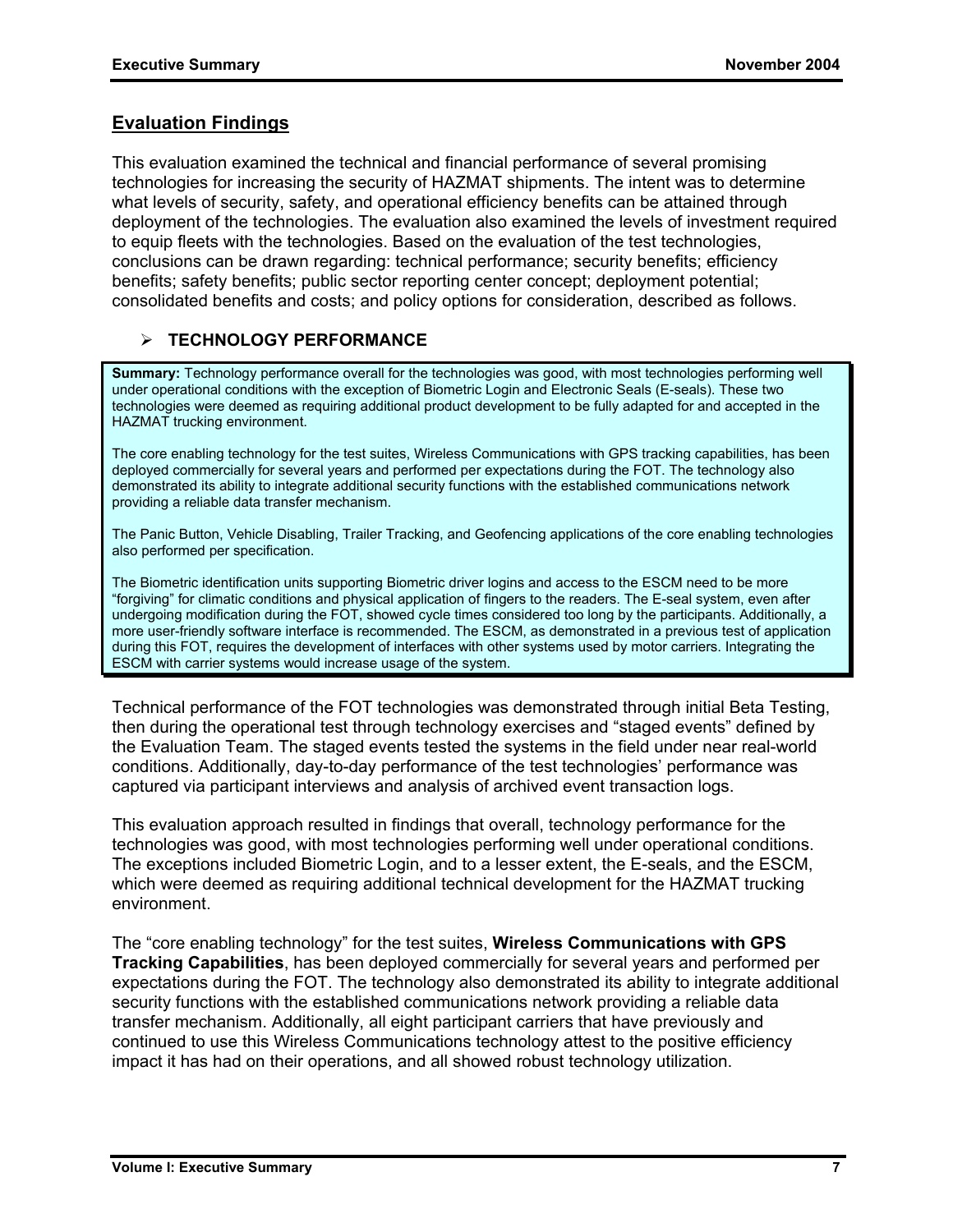Positioning frequency ranged from **17 to 70 minutes** for FOT participants that depended on operational conditions, such as desired customer reporting frequency, type of commodity being hauled, and length of route.

**Global Login** proved to be a reliable form of driver identification at the four carriers who were assigned the technology during the FOT. Several other carriers used Global Login as a backup to Biometric Login when it failed. The time required for Global Login was consistent across FOT participants. Global Login events were completed successfully several times at each site in about **30 seconds**. Incorrect Global Login events were also conducted to show the ability of the system to reliably detect incorrect login attempts under operational conditions. Incorrect Global Logins also took approximately 30 seconds for the system to detect. Global Login was generally well received by drivers who found that training was brief and simple, especially when compared to the Biometric Login.

The actual experience that test participants had with the **Biometric Login** device used in this FOT was that it was often unreliable in the field. The unreliability was due to the difficulty in finger placement to introduce consistent fingerprints into the Biometric Reader. Correct finger placement would allow either the vehicle to properly start or for employees to log into the ESCM system to work with manifest files. Driver complaints were high for this technology in regard to usability in the field, suggesting a need for overall design improvement, such as a finger guide to properly align drivers' fingers on the reader. In addition to difficulty in finger placement location for participants, if a driver's finger were too hot or too cold, the Biometric Reader would often fail to obtain a successful login event.

Use of the **Electronic Supply Chain Manifest** was disappointing and statistically irrelevant during the course of the FOT, with only **55 manifests** being successfully created, and of these, only 12 were utilized through delivery of the HAZMAT load. Some of this poor usage resulted from problems encountered with the Biometric Login, similar to the problems encountered with the driver login procedure. As a stand-alone system, participant usage also suffered due to the redundancy of having to use both the paper and electronic manifest processes, and also due to user difficulties with the Web interface.

Both in-dash **Panic Buttons** and driver remote Panic Buttons were well accepted by the motor carriers in this test, and 118 test events were conducted to validate their successful use.<sup>3</sup> Recorded panic alert notifications from the technology exercise site visits took between **25 seconds to about 1 minute** from the moment the Panic Button was pressed to the point when the dispatcher was alerted at the motor carrier facility. Panic Buttons were seen as a viable technology method to alert the motor carrier or law enforcement from remote regions of the nation. Panic Buttons were viewed as having excellent security potential; in fact, several of the participants already had in-dash Panic Buttons installed prior to this FOT and expressed excellent satisfaction with the technology. The only issue associated with the wireless Panic Button was that some drivers felt the key fob (security token) design could cause an alert to be issued by a driver by accidentally bumping the trigger device.

**Geofencing** was tested in two operational uses for alerting a trucking company when one of its vehicles leaves its designated route (mapped on computer by the dispatcher), and for when one of its vehicles enters a restricted area. Both functionalities involved frequent vehicle positioning via Wireless Communications. Geofencing was viewed by the FOT participant who used it as an

-

 $3$  Panic Buttons were not tested during normal operations due to the sensitive nature of the technology and not creating "false" alarms".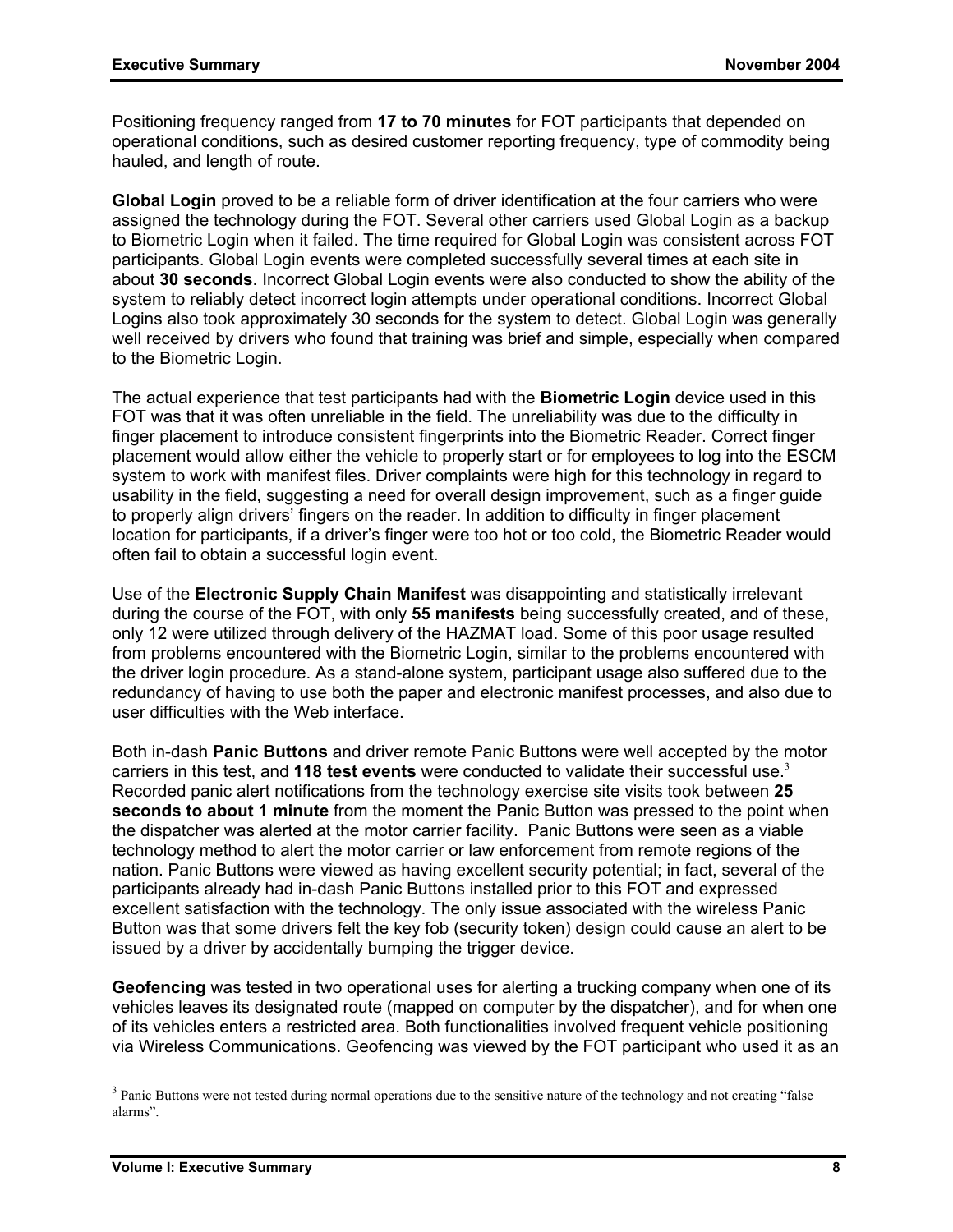excellent technology to locate a vehicle that was off route or in an area where management did not want that truck to be positioned. The FOT participant thought it would useful as a tool not only to improve security, but it might keep drivers from stopping for excessive periods of time at unauthorized locations.

The **Electronic Seals** testing in this FOT demonstrated that this technology might not be realistic in a HAZMAT trucking environment at this time. For example, the initial deployment of the E-seals had significant problems in communicating with the on-board communications system with trucks having heavy steel doors. In addition, the cycle of operations for a driver to operate the seal took several minutes, and at times confused the drivers. By the end of the FOT, E-seal operations had improved somewhat.

The **Remote Door Look** system testing, while inconclusive due to only **16 data points**, showed promise of being another cargo security solution that could be considered for HAZMAT loads along with E-seals. This sequence of events was demonstrated during on-site testing at the FOT participant carrier using this functionality on one truck. Additionally, the single participant using this technology concluded that it had worked excellent in daily operations, it had merit as a security device, and it might be a cost-effective means of security for a HAZMAT load.

Both the **Tethered and Untethered Trailer Tracking** technologies were well received by the FOT participant using these technologies under test conditions. Dispatch found useful the ability to detect trailer connects and disconnects with the Tethered Trailer Tracking system, and the ability to track an unconnected trailer as another authorized carrier moved it. Both technologies were used on a consistent basis during the FOT.

Vehicle Disabling was accomplished by integrating **Intelligent On-Board Computers** (OBC) with the Wireless Communications/vehicle operating systems. The OBC permitted the motor vehicle to be disabled in the event of a security breach. These *remote disabling techniques* included blocking fuel or sending instructions via the Wireless Communications system directly to the vehicle's data bus, which caused loss of throttle power to the motor vehicle. The OBC also was configured to shut down the vehicle whenever there was a *loss of satellite signal strength*, such as when cables are tampered with or the receiver unit is covered. One variant of the vehicle disabling capability that did not require the use of the OBC was *local vehicle disabling*. By the driver depressing the panic button of his key fob, a signal was sent directly to the vehicle to initiate the disablement. The wireless panic button with local disabling capability is carried by the driver and has a range of up to 250 feet. This latter application does not require the OBC to perform the local vehicle disablement.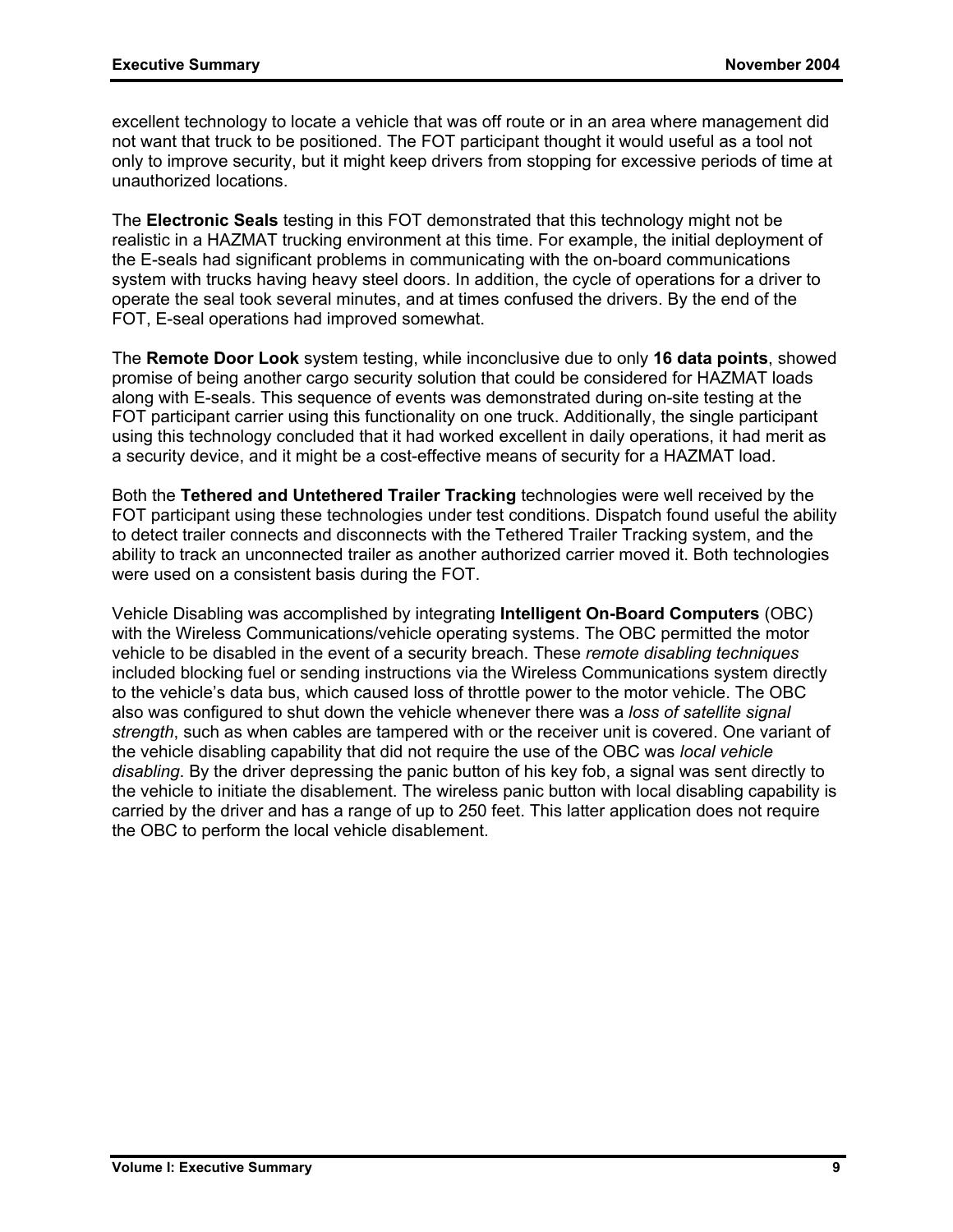#### ¾ **SECURITY BENEFITS**

**Summary:** The technology suites tested during the FOT, given further development, show promise for significantly reducing vulnerabilities, thereby reducing potential impacts of terrorist attacks. It should be recognized that technology alone, at best, could only address approximately **one-third** of the potential HAZMAT-based vulnerabilities.

The core enabling technology (Wireless Communications with GPS positioning) also provides significant security benefits. The implication is that the core enabling technology has the capability of more than covering its costs to motor carriers, while providing a significant security benefit to society. Given this benefit, policy makers should consider how best to further reduce costs through several possible mechanisms and promulgate information to motor carriers.

The remaining technologies do show considerable potential security benefits (societal benefits), but not necessarily realized by the motor carriers. For example, both the E-seal and OBC with door lock are potential security improvements in the attempt to bolster en transit cargo protection. Both technologies in theory enable remote detection of an intrusion of the trailer by an unauthorized party at any point from pick up to delivery of cargo, and to some extent, make it more difficult for entry into the trailer.

To assess security benefits for these technologies, the Evaluation Team devised a groundbreaking process and corresponding methodologies to assess the security benefits of transportation technologies. Building on previous work conducted by Battelle, Total Security.US, and the Volpe Center, the Evaluation Team combined expert panel review information to assess the potential benefits. As part of this process, a "Security Expert Panel" was established specifically for this project to provide input from TSA and other recognized experts.

The Security Expert Panel was co-chaired by the Deputy Director for Land and Maritime Security at TSA. This Panel also included representatives from major trade associations, the insurance industry, and other security and counter-terrorism experts. This Panel provided input into staged and controlled events testing the technologies. In addition, the Security Expert Panel provided oversight for the Delphi Panel, which included the selection of a wider group of experts in predicting potential security vulnerabilities relating to terrorist attacks.

The Delphi Panel used an iterative process of reviewing and responding to several surveys used to quantify the security impacts of the technologies to identify benefits in the form of vulnerability reductions. These vulnerabilities in truck-based HAZMAT shipping were defined by the Deployment Team and used with the Delphi Panel assessments to derive an overall vulnerability reduction. The Delphi Panel also reviewed and provided comments to the Security Expert Panel on the final analysis.

In implementing this process, the detailed daily operational and staged event data was collected to assess the technical efficacy of the technology suites and participant perceptions regarding the value of the technologies to their operations vis-à-vis reducing operational vulnerabilities to terrorist activity. This information was summarized and presented to the Delphi Panel<sup>4</sup> of 26 nationally recognized experts in HAZMAT transportation security and risk assessment. The Delphi Panelists were requested to render educated expert opinions regarding the ability of the technologies to reduce vulnerabilities in truck-based HAZMAT shipping, as related to three

-

 $<sup>4</sup>$  In the Delphi process, the experts were asked to provide estimates of vulnerability and the beneficiary effect of the FOT-</sup> considered technologies via surveys. Both numerical and linguistic responses were developed over a series of group interrogations. Outputs that had linguistic values were then processed using Soft Computing Methods in order to provide input values that support conventional Multi-Attribute Decision Making Methods. The benefit levels, in terms of the vulnerability reduction potential for each shipment type, were evaluated using a weighted sum method that considers the probability of each particular threat. Finally, the process included a computational element to allow economic analysis, such as Cost/Benefit or Net Benefit analysis for each technology application strategy.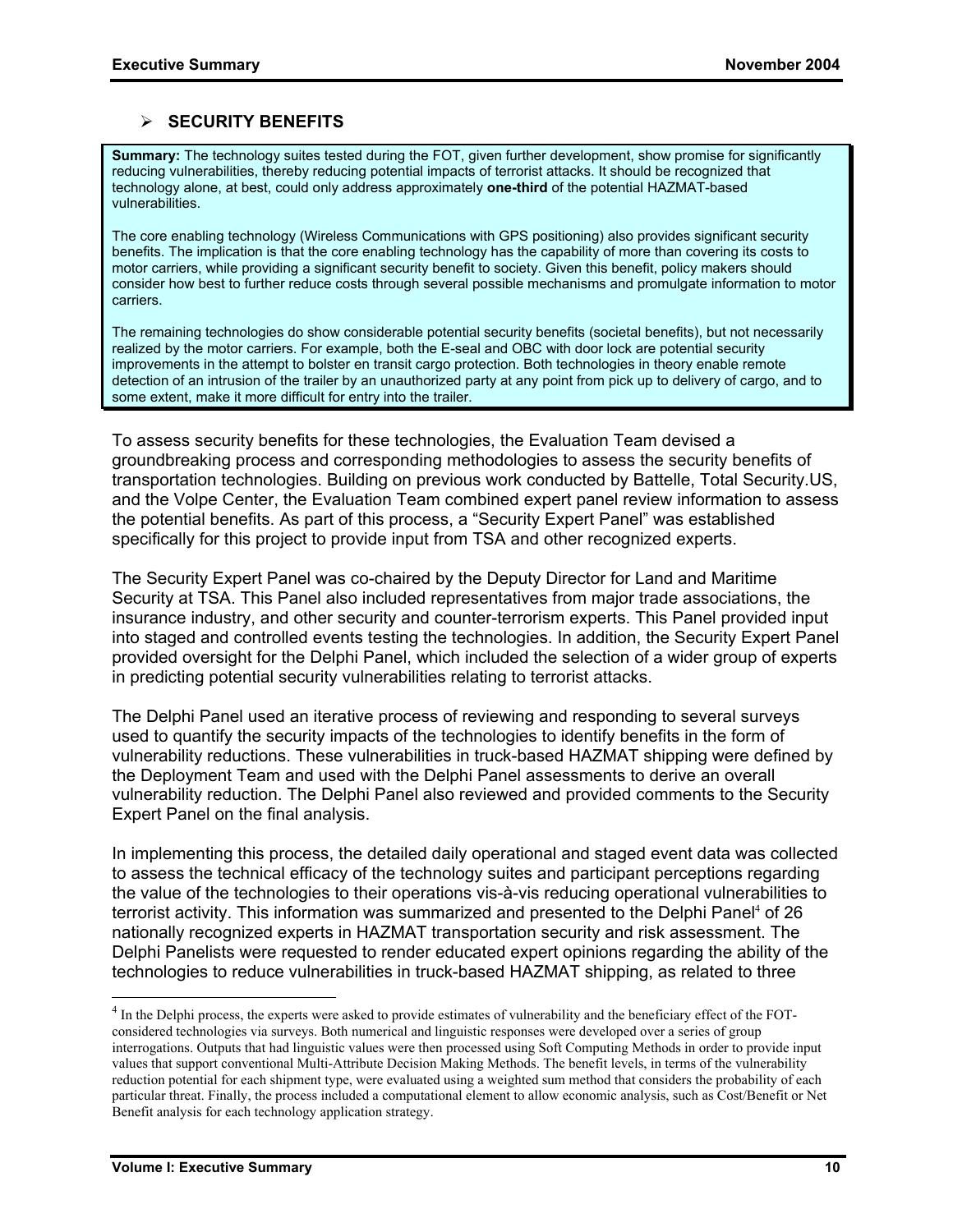primary areas of security threats to HAZMAT trucking operations: *theft*, *diversion*, and *interception* and their contributing vulnerability factors: *chain of custody, access,* and *response time*.

Using the relative weightings for these factors provided by the Delphi Panel and their informed opinions regarding the technologies' ability to address critical vulnerabilities, overall reductions in vulnerabilities were calculated for each technology combination for each of the test load types. Table 3 presents a sample of the technology-enabled vulnerability reductions.

| <b>Technology</b><br><b>Scenario</b>                        | <b>Bulk Fuel</b> | LTL-High<br><b>Hazard</b> | <b>Bulk</b><br><b>Chemicals</b> | <b>Truckload</b><br><b>Explosives</b> |
|-------------------------------------------------------------|------------------|---------------------------|---------------------------------|---------------------------------------|
| <b>Wireless Communications</b><br>+ GPS Position (base)     | 17%              | 16%                       |                                 | 12%                                   |
| Driver ID +<br>(WC + GPS Position)                          | 25%              | 25%                       | 23%                             | 18%                                   |
| Panic Alert +<br>(WC + GPS Position)                        | 27%              | 25%                       | 25%                             | 21%                                   |
| Panic Alert + Remote<br>Vehicle Disabling + (WC<br>$+$ GPS) | 32%              | 32%                       | 31%                             | 25%                                   |

#### **Table 3. Percent Reduction in Overall Vulnerability by Load Type and Technology Scenario<sup>5</sup>**

The overall vulnerability reductions were then applied to the dollar figures developed as cost estimates for a terrorist attack involving hazardous materials to determine the overall security benefits of the technologies to determine the estimated security benefits. The estimated "worstcase" attack consequences were established through a separate study sponsored by FMCSA. Sample benefit calculations are shown in Table 4.

#### **Table 4. Vulnerability Reductions for Bulk Fuel Scenario and Security Benefits**

| <b>Technology</b>                                        | <b>Percent</b><br><b>Vulnerability</b><br><b>Reduction</b> | "Worst-Case"<br><b>Attack</b><br><b>Consequences</b> | <b>Estimated</b><br><b>Security</b><br><b>Benefits</b> | <b>Estimated</b><br><b>Benefit Cost</b><br><b>Ratios</b> |
|----------------------------------------------------------|------------------------------------------------------------|------------------------------------------------------|--------------------------------------------------------|----------------------------------------------------------|
| <b>Wireless Communication</b><br>with GPS (base)         | 17%                                                        |                                                      | \$622 Million                                          | 1.5:1                                                    |
| Base + Driver Identification                             | 25%                                                        | \$3.7 Billion                                        | \$933 Million                                          | 2.1:1                                                    |
| Base + Panic Button                                      | 27%                                                        |                                                      | \$995 Million                                          | 2.3:1                                                    |
| Base + Panic Button +<br><b>Remote Vehicle Disabling</b> | 32%                                                        |                                                      | \$1.207 Billion                                        | 2.6:1                                                    |

In all load cases the overall security benefit cost ratio was positive, except for the LTL environment. In this case, the potential consequence and attractiveness of the LTL loads for use as a weapon of mass effect is relatively low and the number of trucks that would require being equipped is relatively high. As discussed above, the primary benefits in both the security and

<sup>5</sup> Vulnerability reductions from 0-10 percent are considered nil; reductions from 11-25 percent are considered low; reductions from 26-50 percent are considered medium; and greater than 50 percent are considered a high reduction.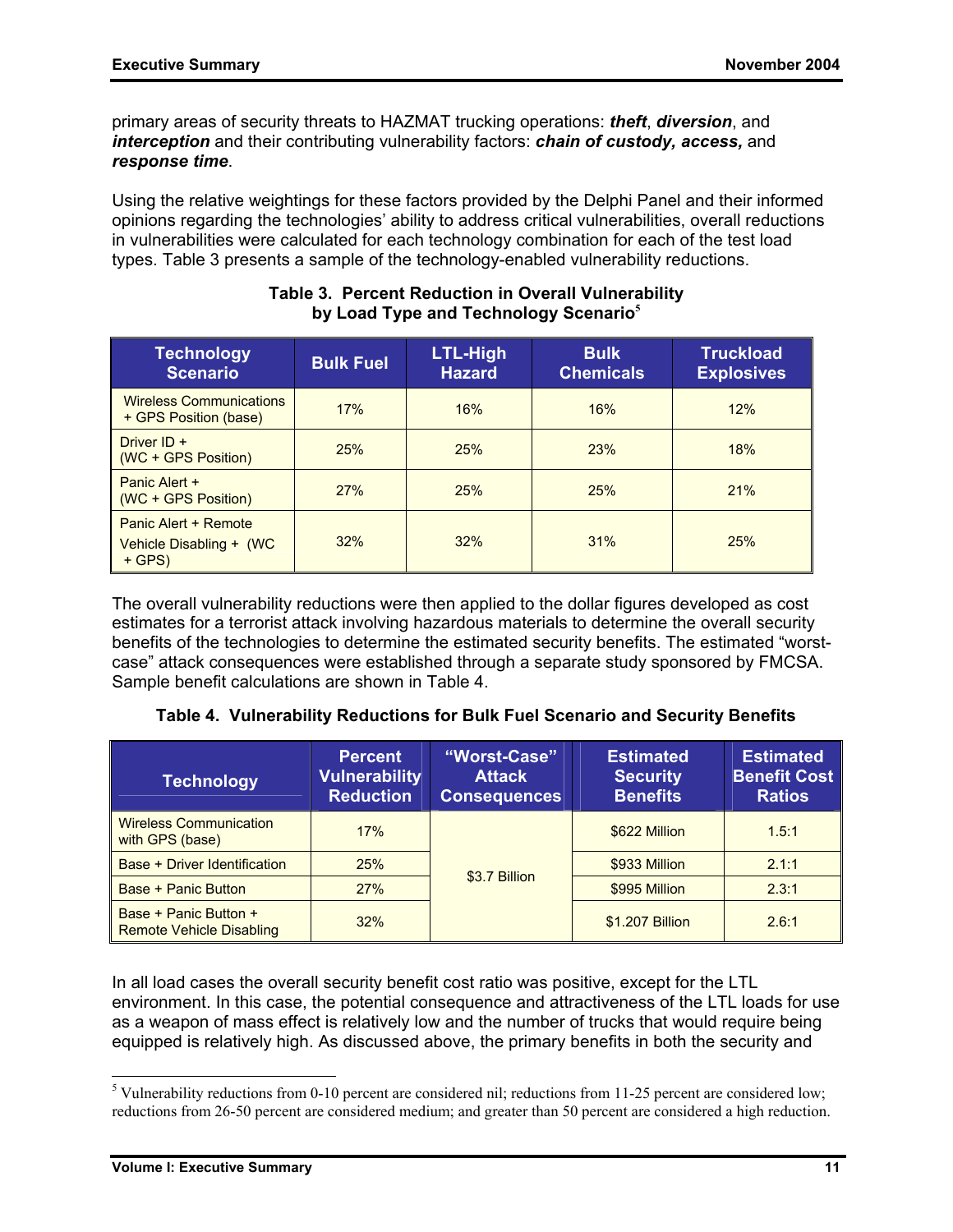efficiency impact categories were derived from the use of Wireless Communications with GPS positioning. **It should be noted that partial deployment might not necessarily result in a directly proportional security benefit. In other words, 50 percent deployment may not yield 50 percent of achievable security benefits.** This may occur because while the technology-equipped fleet may not be attacked, a non-equipped fleet would possibly be targeted instead. The deterrent effect of the technologies, if partly deployed, could simply shift terrorist targeting from one fleet to another, with no net change in overall security. Under this assumption, then full deployment is required to realize the security benefits.

Realizing that threat can be unpredictable and vary over time, breakeven numbers of successful attacks that needed to be reduced via the technologies to equal the costs of deploying the technologies was calculated. These breakeven values were calculated using the following formula:

#### **Breakeven Number of Attacks = (Total Deployment Cost for the Technology / Consequence per Attack)**

The breakeven number of attacks is presented as a decision tool – if one believes that the probability of an attack (threat) is greater than the breakeven for a technology combination for a load type, and then to society, the investment in the technology combination can be considered sound. For example, preventing one attack over the 3-year period would easily surpass the breakeven point for all scenarios other than the LTL operations.

For context, the highest breakeven numbers for each load type were compared to prognostications made by the Delphi Panel as to the number of attack attempts on/using truckbased HAZMAT shipments and the proportion of those attempts that are likely to be successful within the next 3 years. The Delphi Panel, at the low end, indicated the number of successful attacks as being likely exceed the breakeven attack numbers for all load types, except LTL-High Hazard loads. In summary, for all load types, except LTL-High Hazard, the Panelists feel there is at least a 5 times greater probability of successful attack than is required for equating security benefits with deployment costs.

## ¾ **EFFICIENCY BENEFITS**

**Summary:** The core enabling technology (Wireless Communications with GPS positioning) is the only technology tested that demonstrated tangible operational efficiency gains within the limits of this FOT. In most cases, this was simply a function of the manner in which the technologies were deployed and utilized. For example, other field operational tests involving untethered trailing tracking have indicated the potential for significant efficiency improvements. However, in this particular FOT, the untethered trailers were tracked solely for security purposes; no inventory management systems were implemented or utilized.

Productivity gains in terms of increased personnel and asset utilization are found to outweigh the costs of deploying the core enabling technology with relatively attractive payback on investment periods. With the proven reliability of the technology in the market place and appropriateness of application to a wide range of fleets, significant industry benefits could be realized through full deployment. Net benefits over costs of up to **\$1 billion per year** could be realized. Even with attractive return-on-investment (ROI) and low payback periods, capital constraints and institutional inertia (comfort with doing business in fixed ways) are likely to make penetration of this market a longterm enterprise, especially in the smaller fleet categories.

The Evaluation Team conducted a detailed operational efficiency and benefit-cost assessment on this core technology based on data collected in this test. The findings were that productivity gains in terms of increased personnel and asset utilization are found to outweigh the costs of deploying this technology with **payback on investment in many cases of approximately 1 year or less** across the scenarios.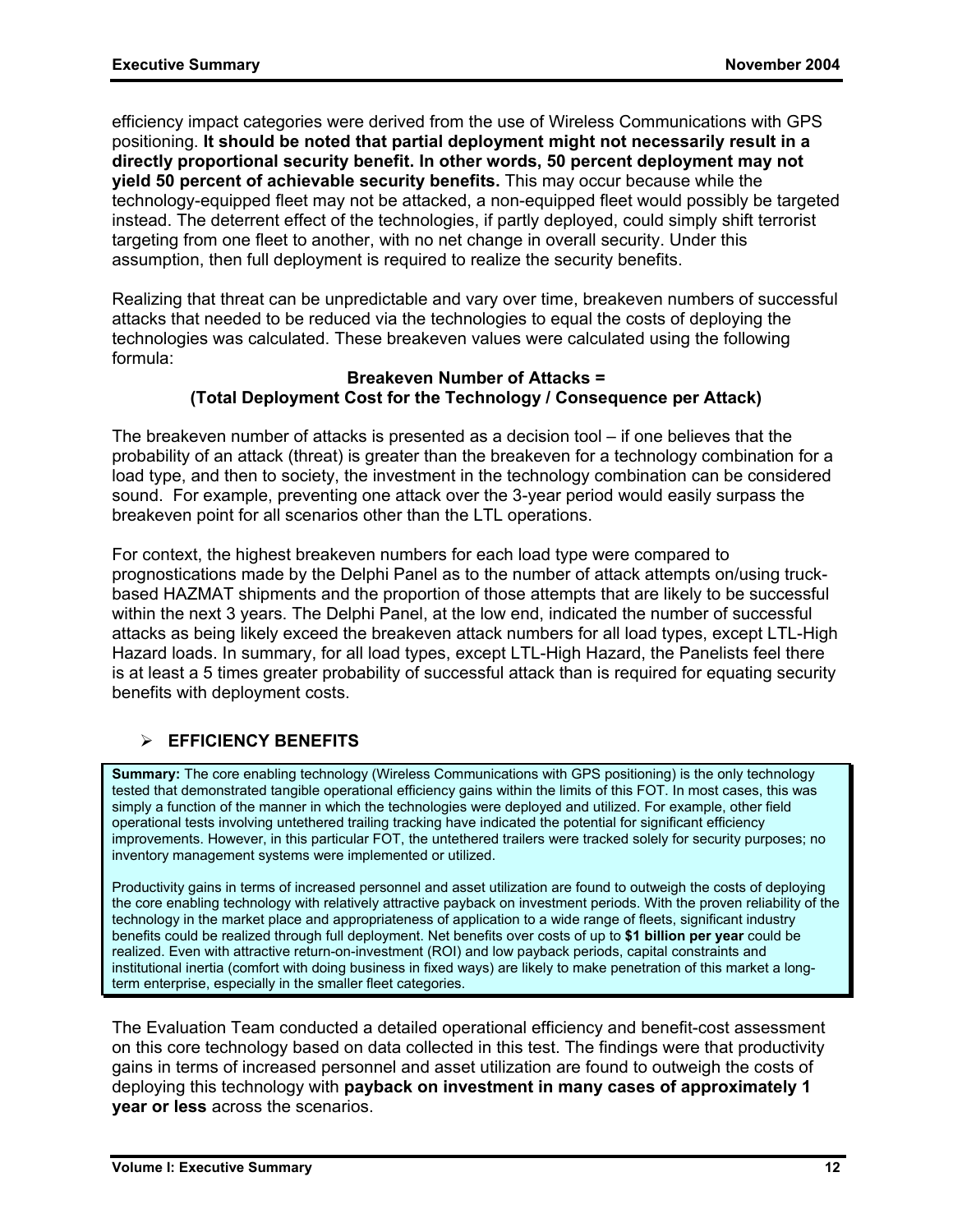An example of the typical operational efficiency gains that were measured and assessed by the Evaluation Team under this effort is a Bulk Fuel motor carrier. This FOT participant recently began using a Wireless Communications with GPS system to more accurately capture timestamped events (start and end of day, breaks, arrive/leave rack, arrive/leave customer locations, etc.) to track driver productivity and better mange driver activities and scheduling. Based on data from 19 drivers over an 11-week period, the weekly driver productivity reports demonstrated an overall **increase in driver productivity of 11 percent**, bringing the aggregate level to approximately 90 percent of the target the carrier had set. Based on this data, the Evaluation Team calculated an **average savings of \$5,800 per year per truck** for Bulk Fuel carriers (versus a case of no technology). Similarly, data was collected from an LTL-Non-Bulk carrier, which demonstrated overall **driver productivity improvements of 3.5 percent** using the technology. In the case of this carrier, the improvement in driver productivity resulted in a conservative **cost savings of \$1,920 per year per truck**.

Based on a database of operational efficiency data provided by three of the test participants, the Evaluation Team developed an ROI model for industry use of Wireless Communications with GPS (S – Satellite; T – Terrestrial Communications). This ROI model essentially equates downtime savings associated with eliminated driver call-in stops and unscheduled en-route maintenance/repairs with increased asset capacity. The ability to know where assets are, the state of conditions vis-à-vis maintaining schedule, and knowing driver availability for hours of service allows dispatchers/load planners to assess the feasibility for picking up potential backhaul loads (applicable to the operation).

The ROI model also estimates the value of freed up phone call time for dispatchers talking with drivers, thus allowing them to focus on other duties, or have the time to manage more drivers, if necessary. Other benefits include assessed include lower communications costs, less idling time (associated with driver call-in stops), resulting reduced in fuel and engine wear costs. To explore the low-end efficiency benefits, the project drew on previous work that indicated that not all carriers were able to gain benefits it all areas. For those areas where this situation pertained, a "minimum" benefit was calculated, with benefits shown as a range. The Operational Efficiency benefits are presented in Table 5.

| Segment/<br><b>Fleet Size</b>   | <b>Annual</b><br>Cost/Truck <sup>6</sup> | <b>Annual</b><br><b>Benefit/Truck</b> | <b>Benefit -</b><br><b>Cost Ratio</b> | Payback on<br><b>Purchase in</b><br><b>Months</b> |
|---------------------------------|------------------------------------------|---------------------------------------|---------------------------------------|---------------------------------------------------|
| Bulk Fuel (T)                   | \$1,188                                  | \$5,832                               | 4.9:1                                 | 3                                                 |
| LTL-High Hazard (S)             | \$1,524                                  | \$2,352 to \$9,840                    | 1.5:1 to $6.5:1$                      | 3 to 17                                           |
| LTL Non-Bulk (T)                | \$1,188                                  | \$1,920                               | 1.6:1                                 | 13                                                |
| <b>Bulk Chemicals (S)</b>       | \$1,524                                  | \$1,560 to \$7,116                    | 1.0:1 to $4.7:1$                      | 5 to 34                                           |
| <b>Truckload Explosives (S)</b> | \$1,524                                  | \$1,824 to \$11,004                   | 1.2:1 to $7.2:1$                      | 3 to 25                                           |

#### **Table 5. Costs, Benefits, Benefit-Cost Ratios, and Payback Periods by Industry Segment (Wireless Communications with GPS Tracking Capabilities)**

<sup>6</sup> Costs include purchase and installation costs amortized over 3 years, plus ongoing messaging (with hourly position reports) and maintenance costs. Through discussions with motor carriers and the technology vendor, installation would likely occur during schedule downtime for preventative maintenance. Training of personnel in the use of technologies would generally fall within usual new employee training/orientation processes or within ongoing carrier training/skills enhancement activities.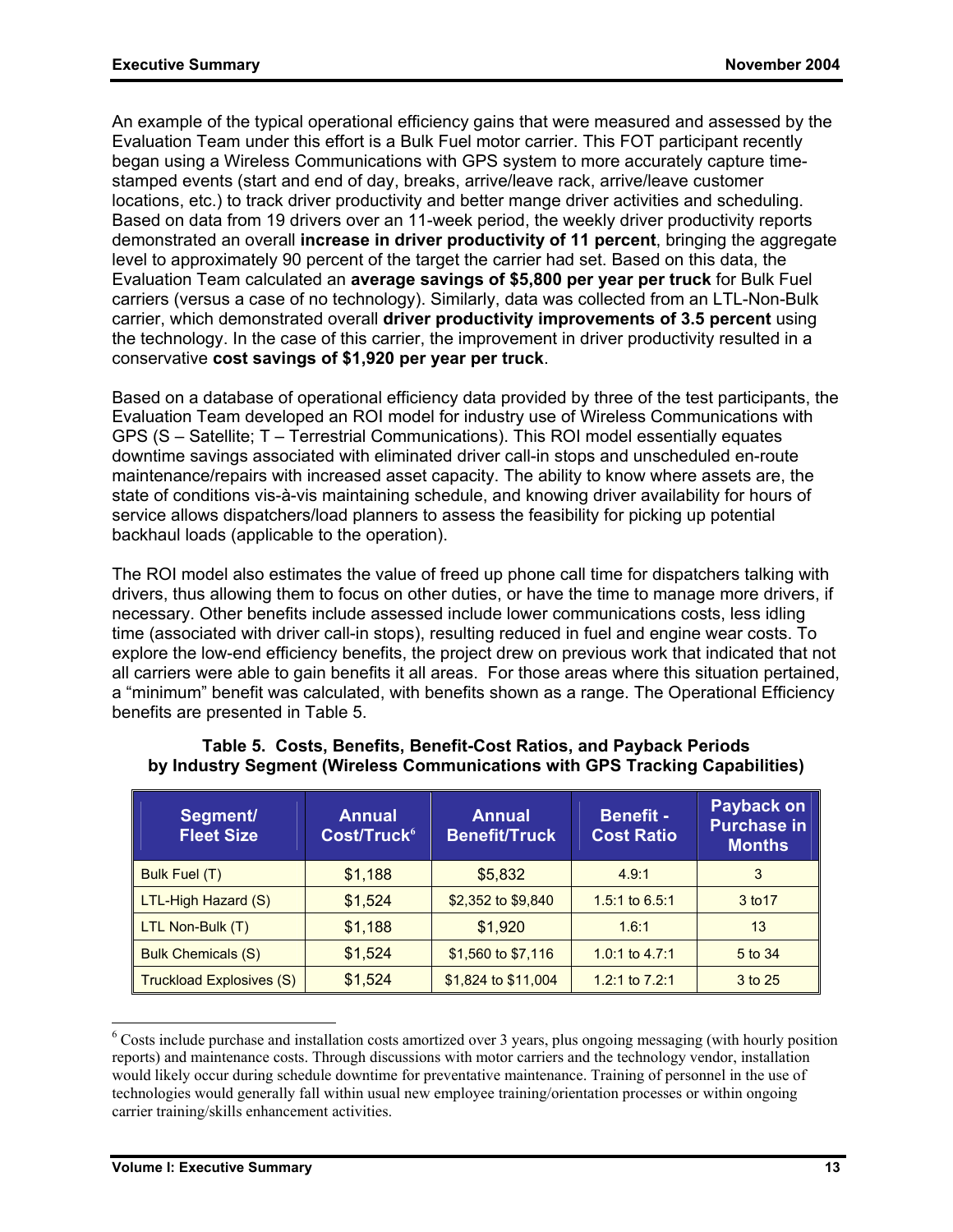#### ¾ **SAFETY BENEFITS**

**Summary:** The benefits of the technologies as deployed, focus on enhanced driver monitoring capabilities, reduced exposure to crashes, and enhanced HAZMAT incident response. Within this framework, participant opinion indicates that the technical capabilities of the test technologies, coupled with best practices in motor carrier driver/safety management and public sector incident response, show promise for enhancing the safety of truck-based HAZMAT shipments. The technologies demonstrated enhanced ability to monitor drivers and vehicles and provide notification of emergencies with location and load characteristics in a more timely and potentially detailed manner than traditional methods (thus, potentially enhancing emergency response).

Through enhanced fleet management enabled by the core technology of Wireless Communications with GPS positioning, fewer non-revenue miles can be realized. Assuming these miles translate directly to fewer overall miles driven, potential benefits in terms of crash avoidance due to reduced exposure were conservatively estimated to be **\$5 million annually**.

The majority of technologies themselves and their usage were not specifically designed to provide explicit or traditional safety benefits. For example, the test technologies are not designed to warn drivers of obstacles in proximity to their vehicles, lane departure, imminent vehicle rollover conditions, or conditions signaling driver fatigue.

This notwithstanding, frequent driver/dispatcher communications allowing the dispatcher to assess the driver's condition or position tracking to assess possible driver speeding may equate to potential reductions in crashes. Additionally, a potential reduction in miles driven via tighter management of fleet operations enabled by Wireless Communications and GPS asset tracking capabilities may equate to reduced exposure to crashes.

The participating motor carriers and enforcement personnel have also described potential postincident safety benefits by using several of the test technologies. Using Wireless Communications with GPS positioning, panic alert capabilities, and real-time information exchange with law enforcement and emergency response agencies can provide more immediate incident-alert notification; detect vehicle location; and identify the quantity and type of HAZMAT load on the distressed truck. These benefits focus on the ability to more rapidly detect and respond to an incident with the most appropriate mitigating resources to a HAZMAT incident in a more timely and complete manner.

It also was found that there is some reduction in safety consequences due to the reduced exposure of hazardous materials vehicles. This reduced exposure is a result of a reduction in miles traveled obtained through the use of the Wireless Communications system calculated as part of the efficiency benefits calculation. The approximate **savings equal \$5 million dollars** from the **\$842 million per year crash costs** for the materials involved in the tested scenarios.

#### ¾ **PUBLIC SECTOR REPORTING CENTER CONCEPT**

**Summary:** As a proof of concept, the PSRC demonstrates the ability to fuse and disseminate critical HAZMAT information in a timely manner to enhance enforcement response to security events. In expanding the PSRC concept to a full deployment scenario, significant institutional/procedural issues will need to be addressed. Among the more important of these is the administration of information and the notification process, i.e., ensuring that shipment information, alert notification levels (triggers), and key persons to be notified are current and complete.

If not, the effectiveness of the system may be significantly eroded by alerts being directed to personnel or agencies that may not be involved in responding to given incidents, or that appropriate persons/agencies may not be alerted when actually warranted or that information provided is lacking or inaccurate. In either case, confidence in the PSRC and the ability to readily use alert and shipment background information provided via the PSRC is at stake. Addressing this will require coordination, continuity and uniformity of processes among shippers/consignees, HAZMAT motor carriers, and the enforcement/emergency response communities.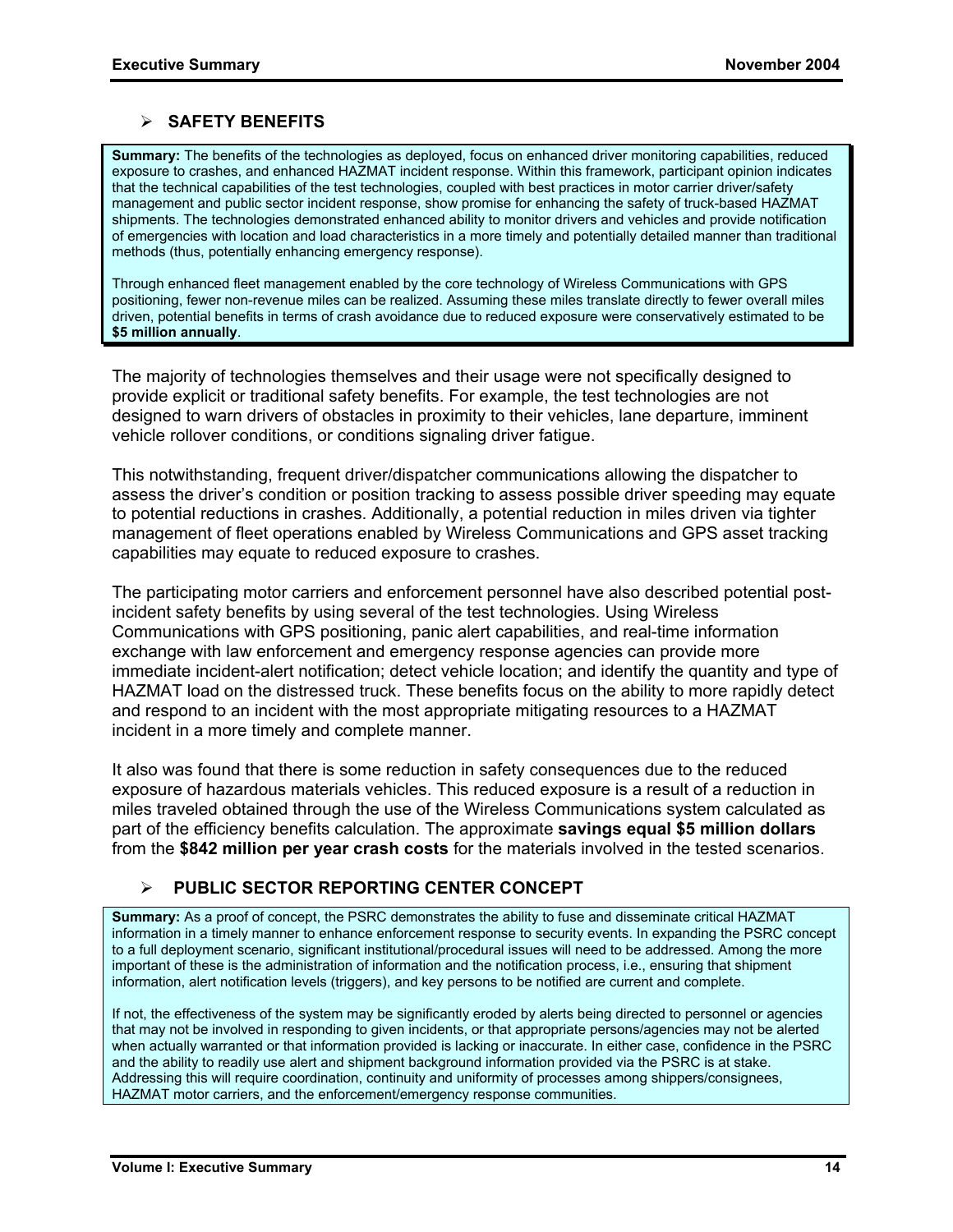Conducted as an adjunct to the primary HAZMAT FOT, the Public Sector Reporting Center (PSRC) concept is an example of a potential solution that provides law enforcement and emergency response personnel with access to accurate, timely, and action-oriented information. As a solution, the PSRC system holds the potential to reduce vulnerabilities, and enables law enforcement and emergency response personnel to prepare, protect, deter, and respond to intentional and unintentional incidents associated with transporting hazardous materials.

On a basic level, the PSRC system successfully demonstrated that it has the ability to improve:

- The response times for emergency and enforcement personnel to respond to a HAZMAT security or safety incident through the implementation of these technologies and the reporting center operational concept.
- The quality of the information provided to first responders through the implementation of these technologies and the reporting center operational concept.

The Public Sector demonstration involved four of the nine carriers participating in the full-scale HAZMAT FOT, and also involved state law enforcement and response agencies from California, Texas, Illinois, and New York. The tests' objective was to assess whether the PSRC systems adequately met the public sector functional requirements with respect to generating customized alerts and handling data generated and delivered as part of the larger FOT, and to identify improvements in timeliness of alert notification.

Based on the Evaluation Team's assessment, for future PSRC or similar system concept testing, the following elements should be considered as enhancements to the current PSRC concept:

- A robust, standardized central data repository for data storage and retrieval must be created with built in redundancy for information collection, fusion, and dissemination.
- An effective interface must be developed to filter data to ensure that sensitive or corrupt data remains outside of any data delivery through the PSRC. As the recipient of key information, the PSRC must forward only critical information to public sector users in a prioritized and easy to manage format, which can be easily integrated with their current systems.
- The PSRC serves as the link between data sources to collect the initial data on one end, and deliver the alert notification data on the other. On the data collection side, mostly private carrier data is the primary source data for the PSRC at this point. In the future, it may be desirable to include information from sources (criminal databases, state commercial vehicle systems, terrorism watch lists, etc.) that might provide in-depth information relevant to criminal or security activity.

## ¾ **DEPLOYMENT POTENTIAL**

**Summary:** The core enabling technology (Wireless Communications with GPS positioning) for the test suites has the capability to enhance motor carriers' operational efficiencies and generate benefits in excess of deployment costs. Recognition on the part of the technology vendor community of the variability in the needs of HAZMAT trucking operations and responding by providing the basic core functions adapted to specific types of operations and at a range of pricing/financing options should drive motor carrier adoption of the technology and make it a prevalent fleet management technology in the future.

For the technologies that build upon the core technology, market forces are unlikely to support strong adoption of the technologies, at least in the foreseeable future. A possible exception may be imposition of requirements for technology imposed by shippers/consignees that would create a "derived demand" on the part of HAZMAT trucking operations to adopt the technologies.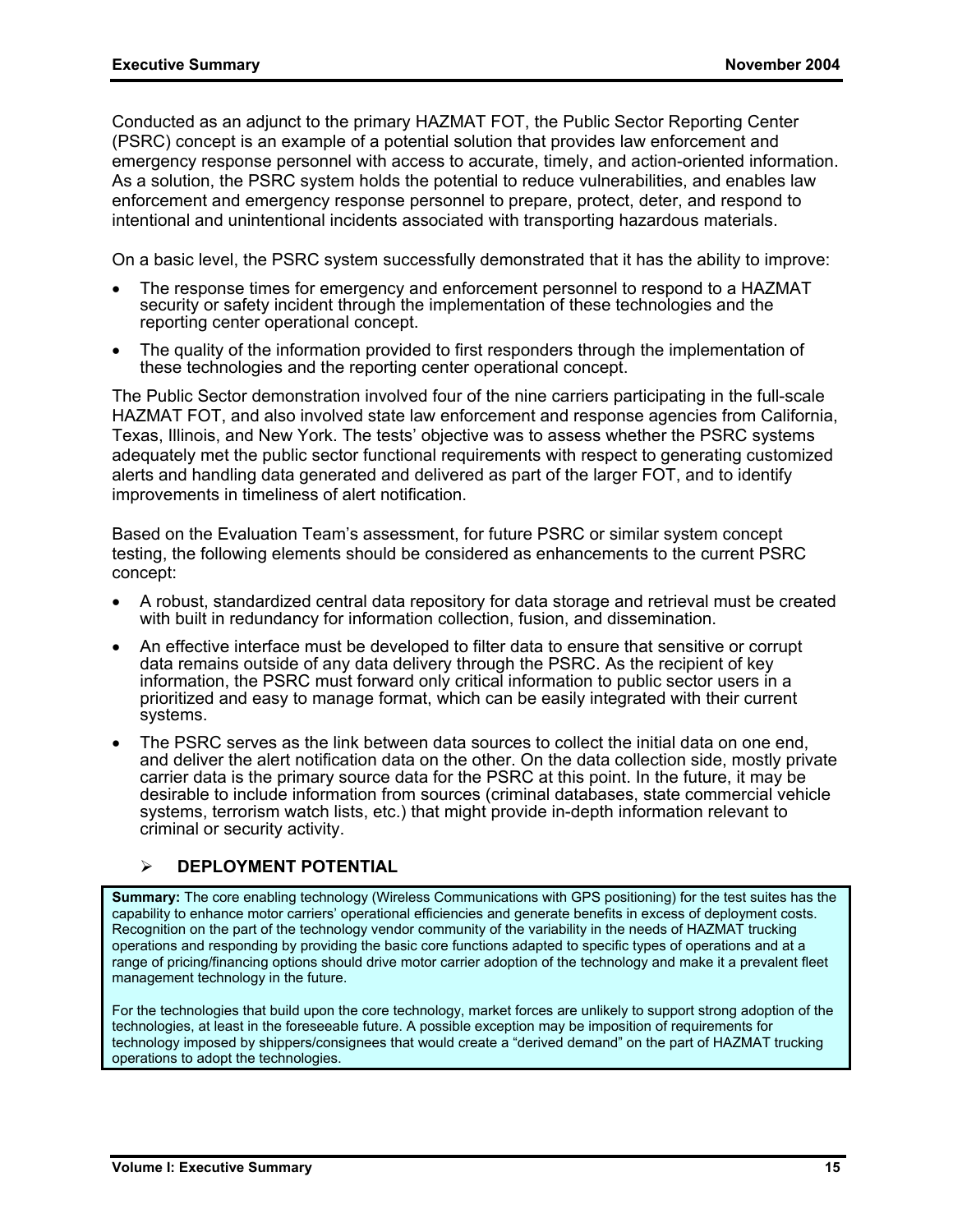To assess the propensity of carriers to adopt particular technology solutions, the Deployment Team surveyed motor carriers transporting HAZMAT as part of the FOT research effort. Returned by **153 motor carriers**, the respondent demographics represented a broad diversity of fleet sizes, range of operations, routing variability, general operational characteristics and levels of fleet management technologies currently used and those to be employed in the nearterm. These results were validated using other industry technology deployment studies<sup>7</sup> and applied to the demographics of HAZMAT carriers reported in the FMCSA Motor Carrier Management Information System (MCMIS) database to estimate levels of current technology market penetration and total market potential.

The estimated current levels of technology deployment developed through this effort indicate that with the exception of cell phones, paging systems and two-way radio (approximately 87 percent of trucks), Satellite Communications (59 to 63 percent of trucks), and asset tracking (45 to 48 percent of trucks) technology adoption is limited among the four load types. On-Board Computers are used in approximately 12 percent of trucks and 20 percent of trucks are from fleets using Web-based shipment tracking systems (a proxy for the ESCM test system). The percentages for the other technologies are estimated to be at most 13 percent of trucks, with most below 10 percent of trucks.

Also, based on the survey responses, it is estimated that over the next 3 years, modest annual growth is expected for the technologies: Satellite Communications (1.7 to 2.3 percent); Panic Buttons (1.3 to 1.4 percent); Vehicle Tracking (0.8 to 1.1 percent); On-Board Computers (2.4 to 2.9 percent); Automated Driver Identification (1.0 to 1.3 percent); and Remote Vehicle Disabling (1.2 to 1.4 percent). Less than 1 percent annual growth in technology adoption is expected for the remaining technologies, with especially small growth in cell phone/pager systems, as these have already approached near universal adoption.

Based on current levels of technology deployment, Table 6 presents the findings of the deployment potential assessment examining motor carrier benefits and costs in terms of operational efficiency. To realize the full potential benefits, it is estimated that the HAZMAT trucking industry (at the high end) would have to **invest an initial \$1.1 billion and incur annual service fees of \$535 million per year** over and above current deployment levels. If the purchase costs were **amortized over 3 years**, total annual costs (including monthly service fees) would be **\$910 million**. Offsetting these costs would be **increased profitability, estimated to be \$1.7 to \$4.1 billion per yea**r.<sup>8</sup>

 $^7$ ATRI – GartnerG2 survey of 150 motor carriers on adoption of in-vehicle technologies, Trucking Technology Survey – 2003; ATRI industry survey of 348 motor carriers to determine levels of technology adoption in 2000 and projections to 2003, in support of the North American International Trade Corridor (NAITC) Comprehensive and Coordinated Intelligent Transportation Systems for Commercial Vehicle Operations (ITS/CVO) Plan; ATA Foundation, *Motor Carrier Technologies – Fleet Operational Impacts and Implications for Intelligent Transportation Systems/Commercial Vehicle Operations*, October 1999.

 ${}^{8}$ There may be minimum fleet sizes in these sectors under which the usefulness of integrated communications and tracking systems may be easily reproduced with less advanced methods and technologies, such as cell phones and pagers. Therefore, fleets of 1 to 9 power units were excluded from this analysis based on adoption of Wireless Communications with vehicle tracking capabilities.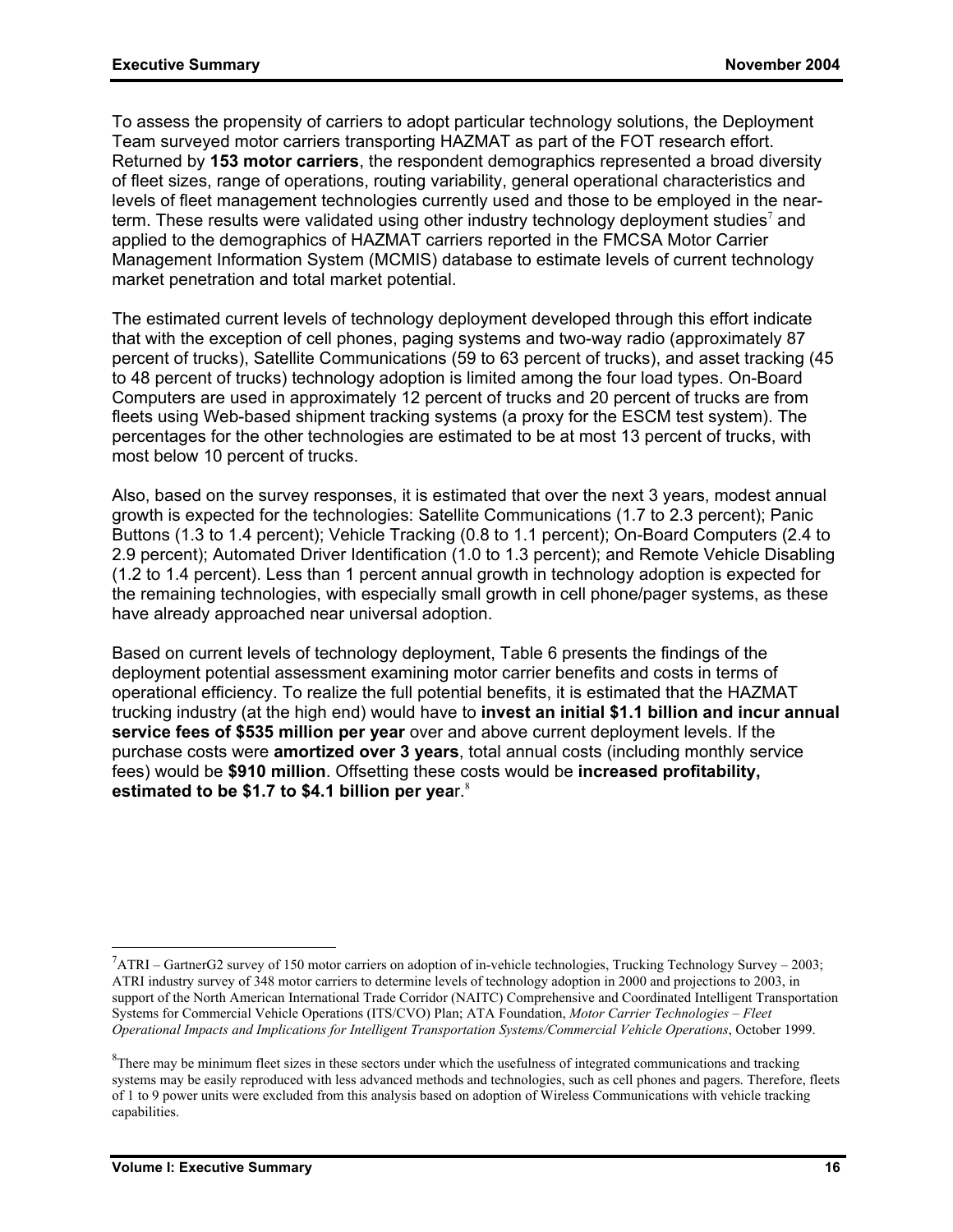| Load Type                                                                                                                                                                                                                                                                                                                                                                                                                                                                                                                                                                                                                                                                                                                          | Unrealized<br>Potential<br><b>Market</b> | <b>Technology</b><br>Investment                      | <b>Amortized</b><br>Over 3 Years<br>Investment | <b>Annual</b><br>Service Fees | <b>Total Annual</b><br><b>Costs</b> | <b>Total Annual</b><br>Efficiency<br><b>Benefits</b> | Benefit-Cost<br>Ratios |
|------------------------------------------------------------------------------------------------------------------------------------------------------------------------------------------------------------------------------------------------------------------------------------------------------------------------------------------------------------------------------------------------------------------------------------------------------------------------------------------------------------------------------------------------------------------------------------------------------------------------------------------------------------------------------------------------------------------------------------|------------------------------------------|------------------------------------------------------|------------------------------------------------|-------------------------------|-------------------------------------|------------------------------------------------------|------------------------|
| <b>Bulk Fuel</b>                                                                                                                                                                                                                                                                                                                                                                                                                                                                                                                                                                                                                                                                                                                   | 59,264<br><b>Trucks</b>                  | \$71                                                 | \$24                                           | \$46                          | \$69                                | \$346                                                | 5.0:1                  |
| LTL-High<br><b>Hazard</b>                                                                                                                                                                                                                                                                                                                                                                                                                                                                                                                                                                                                                                                                                                          | 74,405<br><b>Trucks</b>                  | \$164                                                | \$55                                           | \$57                          | \$112                               | \$175 to \$732                                       | 1.6:1 to 6.5:1         |
| LTL-Non-<br><b>Bulk</b>                                                                                                                                                                                                                                                                                                                                                                                                                                                                                                                                                                                                                                                                                                            | 189,454<br><b>Trucks</b>                 | \$227                                                | \$76                                           | \$146                         | \$221                               | \$364                                                | 1.6:1                  |
| <b>Bulk</b><br><b>Chemicals</b>                                                                                                                                                                                                                                                                                                                                                                                                                                                                                                                                                                                                                                                                                                    | 32,204<br><b>Trucks</b>                  | \$71                                                 | \$24                                           | \$25                          | \$48                                | \$50 to \$229                                        | 1.0:1 to 4.8:1         |
| <b>Truckload</b><br><b>Explosives</b>                                                                                                                                                                                                                                                                                                                                                                                                                                                                                                                                                                                                                                                                                              | 4,373<br><b>Trucks</b>                   | \$10                                                 | \$3                                            | \$3                           | \$7                                 | \$8 to \$48                                          | 1.1:1 to 6.9:1         |
| <b>Totals</b>                                                                                                                                                                                                                                                                                                                                                                                                                                                                                                                                                                                                                                                                                                                      | 359,700<br><b>Trucks</b>                 | \$543<br>\$181<br>\$276<br>\$457<br>\$943 to \$1,719 |                                                |                               |                                     | 2.1:1 to 3.8:1                                       |                        |
| Even with attractive ROI and low payback periods, capital constraints and institutional inertia<br>(comfort with doing business in fixed ways) are likely to make penetration of this market a long-<br>term enterprise, especially in the smaller fleet categories. The Evaluation Team concluded that<br>some type of government policy action will likely be needed to spur on the deployment of these<br>technologies such that the security benefits outlined in this report could be realized by society.                                                                                                                                                                                                                    |                                          |                                                      |                                                |                               |                                     |                                                      |                        |
| <b>CONSOLIDATED BENEFITS AND COSTS</b><br>≻                                                                                                                                                                                                                                                                                                                                                                                                                                                                                                                                                                                                                                                                                        |                                          |                                                      |                                                |                               |                                     |                                                      |                        |
| The findings of the security, safety, and efficiency benefit assessments and the industry<br>deployment-benefit-cost analyses were stand-alone analyses examining the economic feasibility<br>of the technologies within each context. To understand the overall economic impacts, the results<br>of the three assessments are consolidated to demonstrate the distribution of benefits among<br>public and private stakeholders. In this analysis, efficiency benefits are allocated to the private<br>sector motor carriers. Security and safety benefits are allocated to society. The benefits and<br>costs represent all trucks equipped (those currently equipped and those not).                                            |                                          |                                                      |                                                |                               |                                     |                                                      |                        |
| The resulting analysis showed positive benefit-cost ratios in all three categories, from a<br>low in the LTL environment of 1.4:1 to a high of 96.9:1 in the Truckload Explosives area.<br>Table 7 presents the percentage of benefits realized by the private sector for each load type.<br>Figures 2 through 5 illustrate the distributions relative to deployment costs. The low percentages<br>attributable to the private sector in the cases of Bulk Chemical and Truckload Explosives are<br>attributable to the fact that the potential magnitude of a terrorist event using these materials is<br>so high; the benefits due to vulnerability reduction are extremely high relative to benefits of<br>improved efficiency. |                                          |                                                      |                                                |                               |                                     |                                                      |                        |

#### **Table 6. Deployment Potential Assessment Findings for Wireless Communications with GPS Tracking Capabilities (In Millions of Dollars)**

# ¾ **CONSOLIDATED BENEFITS AND COSTS**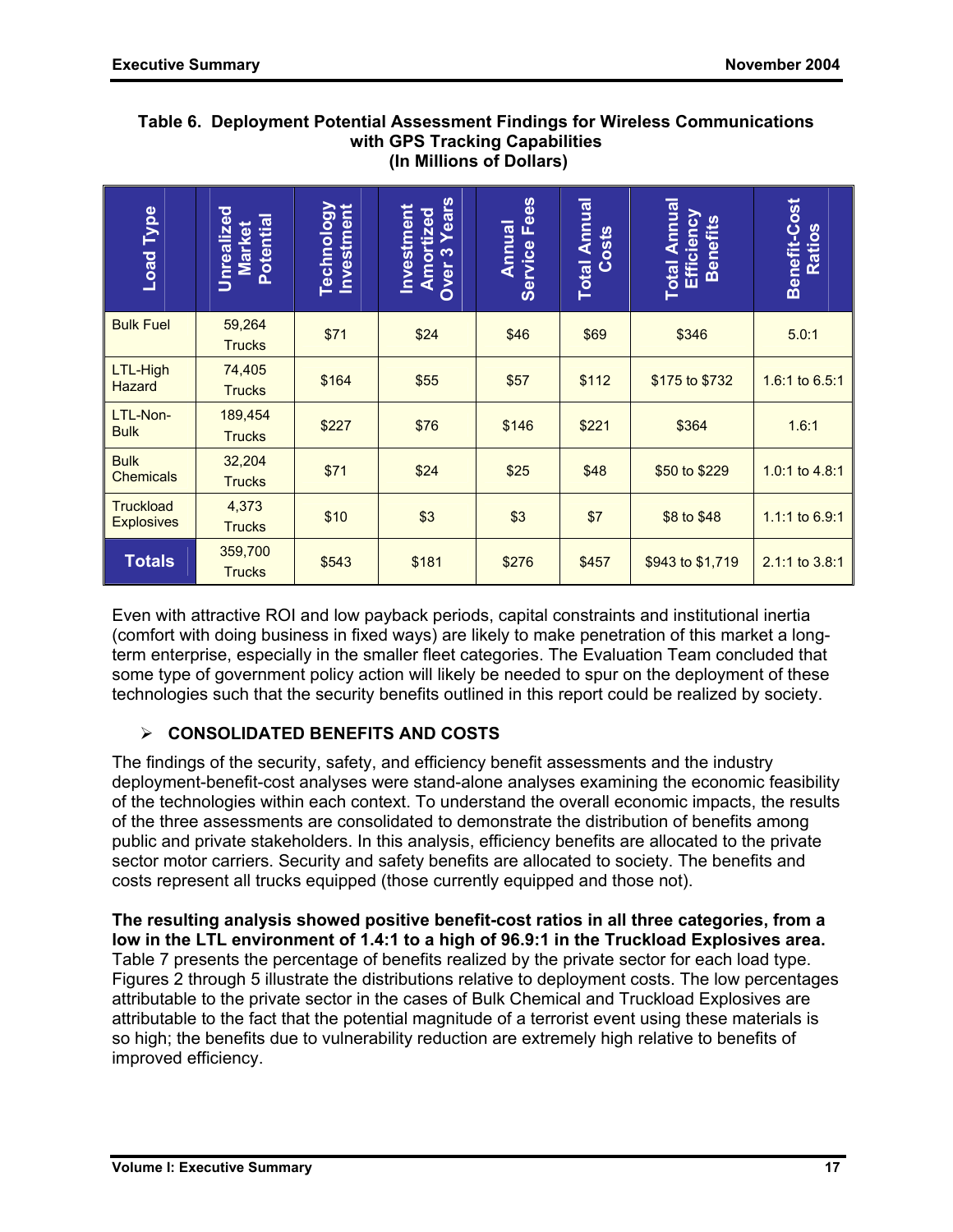| <b>Load Type</b>            | <b>Percentage of Benefits</b> |
|-----------------------------|-------------------------------|
| <b>Bulk Fuel</b>            | 60% to 72%                    |
| TL                          | 81% to 92%                    |
| <b>Bulk Chemicals</b>       | 5% to 13%                     |
| <b>Truckload Explosives</b> | 1% to $3\%$                   |

#### **Table 7. Percentage of Benefits Realized by the Private Sector**



**Figure 2. Deployment Costs and Benefits by Stakeholder Type for Bulk Fuel Loads (For 3 Years – In Millions of Dollars)**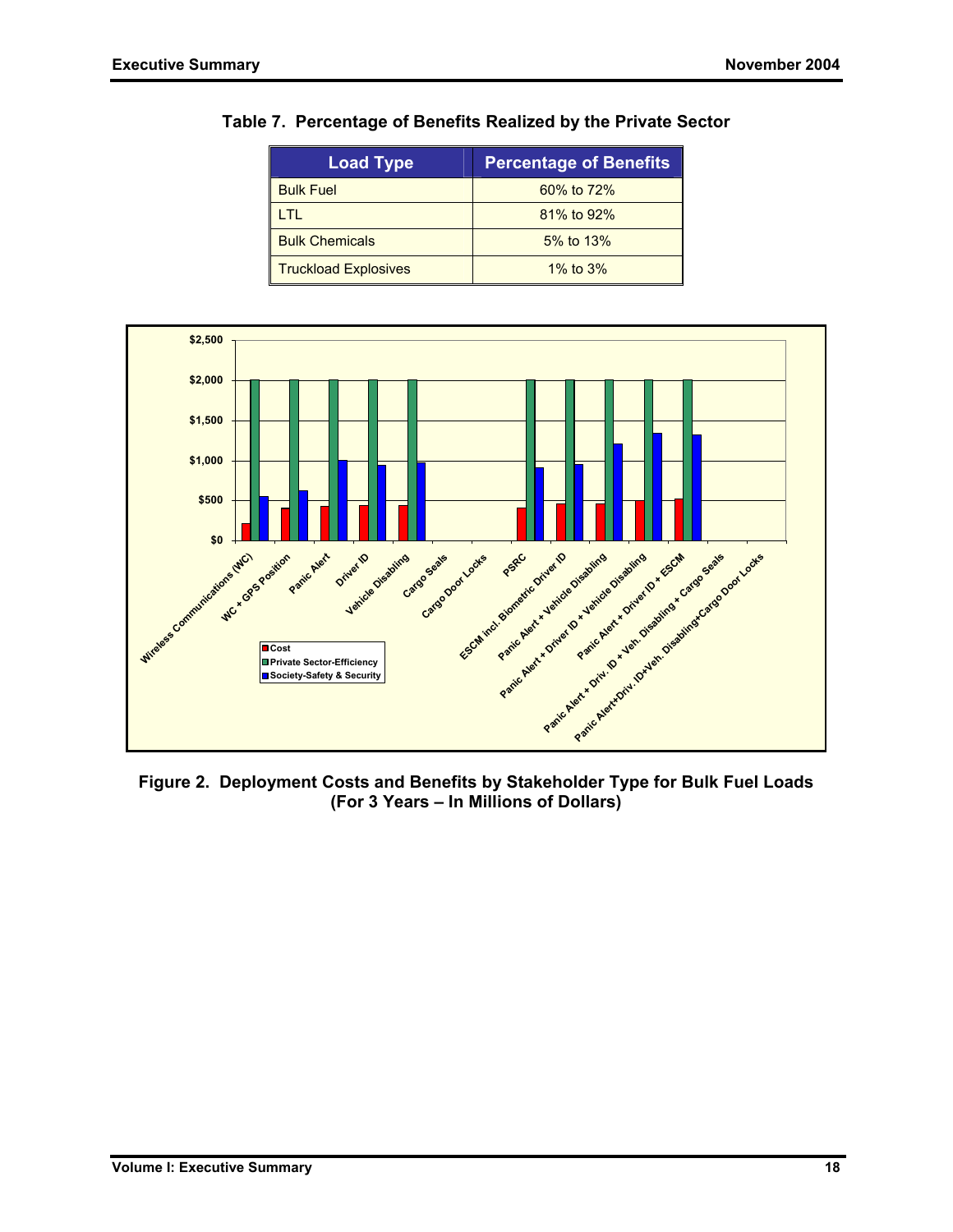

**Figure 3. Deployment Costs and Benefits by Stakeholder Type for LTL High-Hazard Loads (For 3 Years – In Millions of Dollars)** 



**Figure 4. Deployment Costs and Benefits by Stakeholder Type for Bulk Chemical Loads (For 3 Years – In Millions of Dollars)**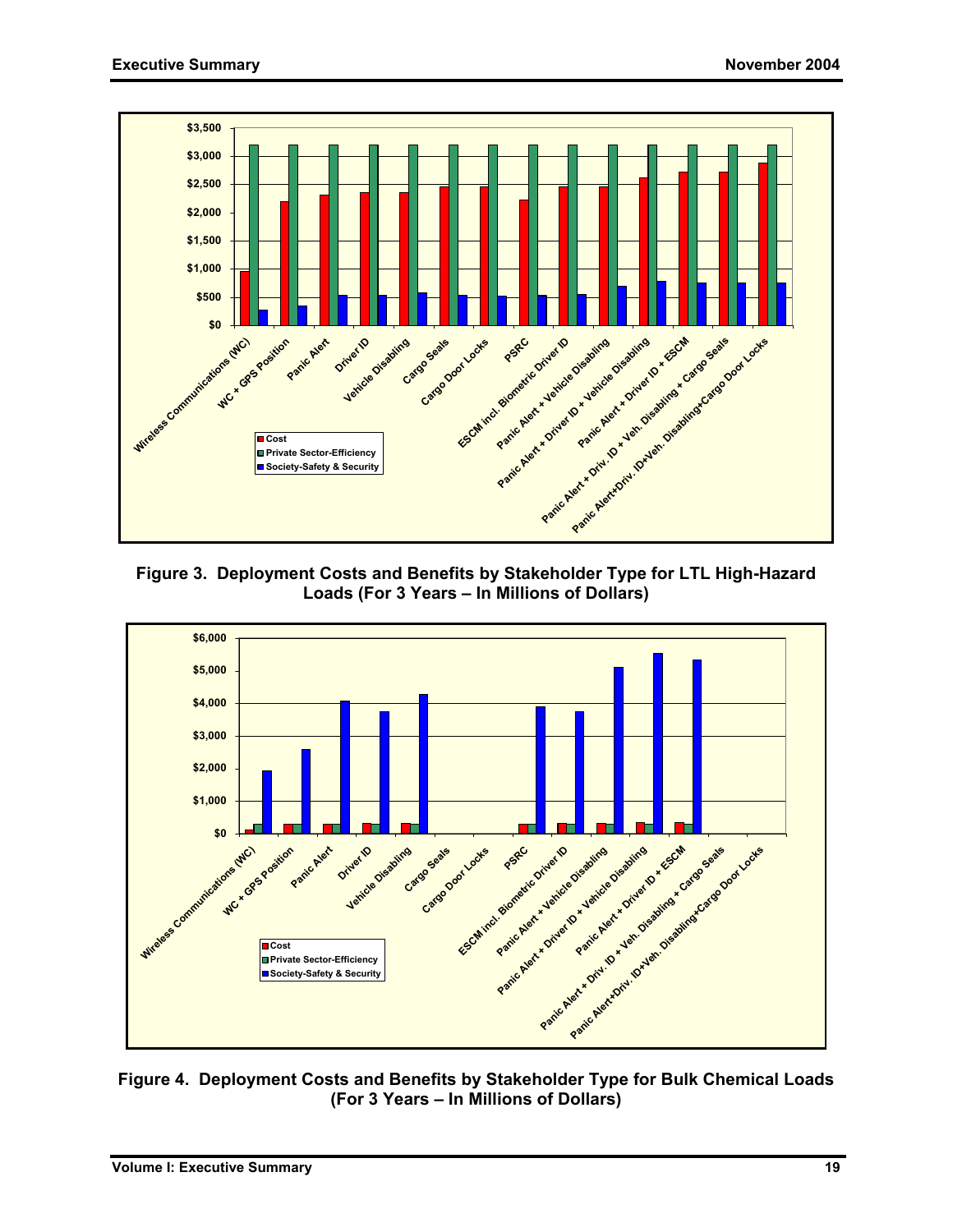

#### **Figure 5. Deployment Costs and Benefits by Stakeholder Type for Truckload Explosives Loads (For 3 Years – In Millions of Dollars)**

## ¾ **POLICY OPTIONS FOR CONSIDERATION**

Summary: The technologies tested show promise for enhancing the security of truck-based HAZMAT shipments. The core enabling technology for the operational test, Wireless Communications with GPS positioning demonstrates a positive return on investment to motor carriers with the additional technologies providing limited discernable (as deployed within the FOT) additional efficiency benefits. To reach full deployment and thus, realize the societal security benefits, future policy regarding the technologies needs to address a number of significant financial, technical and legal issues that affect the motor carrier industry. Options for addressing these issues include creation of financial incentives to invest in technology; support of additional research and development for promising safety, security, and efficiency-enhancing technologies; ensure data privacy for motor carriers; conduct outreach describing the benefits of technology; and, in the event of new rulemaking, focus on performance-based compliance to allow motor carriers flexibility in meeting any new security requirements.

The described levels of benefits are assumed to be only achievable through full deployment of the technology solutions. As described by the test participants, the Expert and Delphi Panelists, along with well-documented technology deployment issues of the motor carrier industry, several issues/concerns need to be carefully addressed before levels even approaching full deployment could be reached. The issues presenting the most significant barriers to full deployment of potentially beneficial technology systems include: technology cost, technical performance/ efficacy, potential liability issues and data privacy issues.

There are several possible strategies that could be employed singularly or in combination to stimulate industry deployment of technologies that show promise for reducing vulnerabilities in truck-based HAZMAT shipping.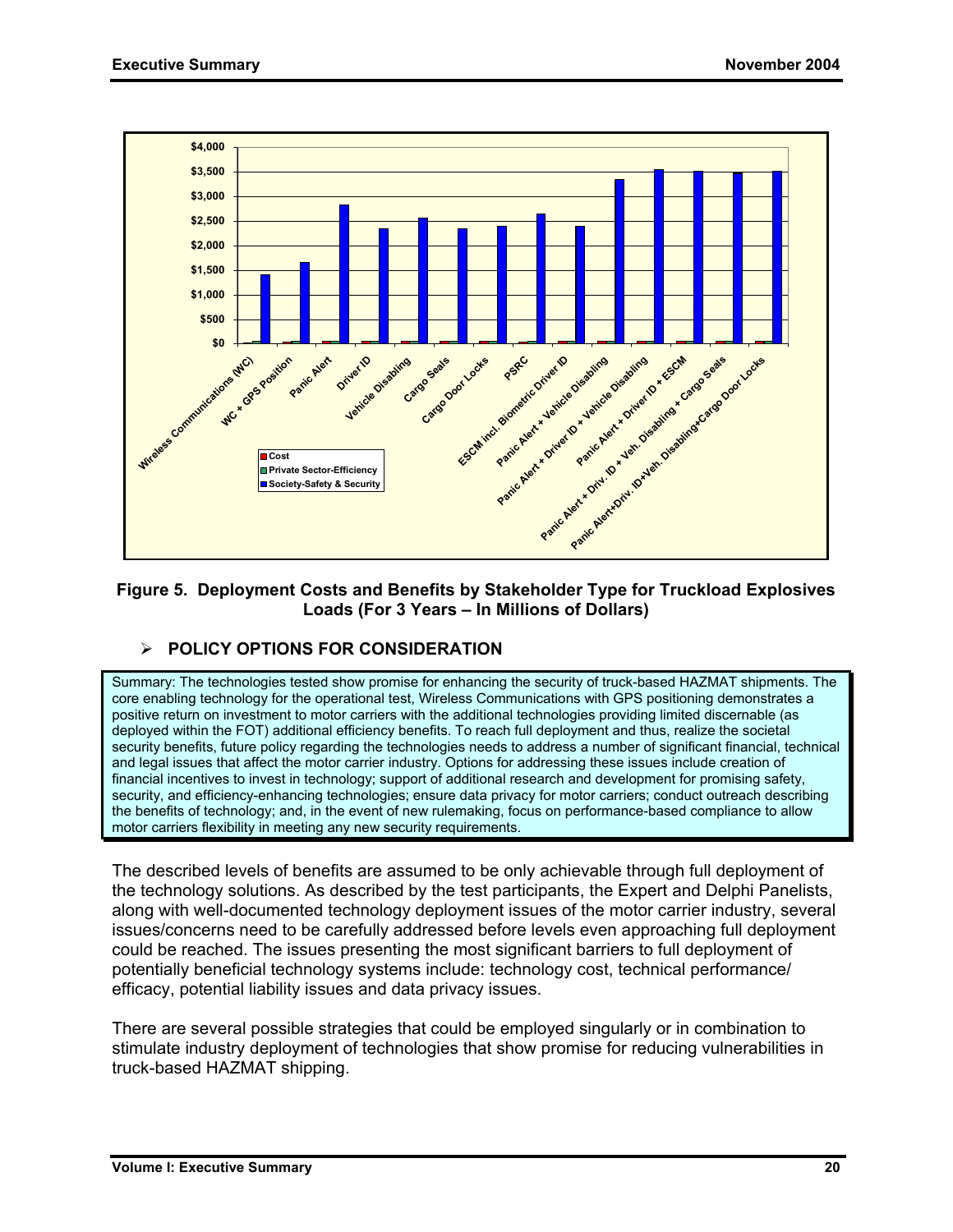For nearly all motor carriers, return on investment is the lead factor in the decision to adopt technology systems. As found in this FOT, aside from Wireless Communications and asset tracking, many of the technologies tested do not demonstrate a tangible improvement in motor carriers' bottom line, but show promise for reducing vulnerabilities in truck-based HAZMAT shipping, and therefore, rendering potentially significant societal benefits. In establishing policy, the Government needs to weigh these potential societal benefits against the possibility of negatively impacting the trucking industry's ability to move freight efficiently.

Multiple solutions may be required to realize societal benefits in a fair, consistent, and costeffective manner. What may be appropriate for one type of operation may result in economic harm to another type of operation. Therefore, if base security requirements are clearly defined and mandated, the focus needs to be on measurable performance results and provide the trucking industry flexibility in how the mandated standard may be attained.

Governmental strategies that may be employed to encourage deployment include:

- Support research and development for adopting commercially available and emerging technologies that show promise for enhancing security through continued field testing.
- Create financial incentives to encourage research and development and technology purchases, grants, or facilitating cooperative purchasing arrangements.
- Enact legislative and procedural action to address data privacy issues.
- Promote technology acceptance through focused outreach and public relations efforts.
- Craft regulation/rulemaking requiring the adoption of solutions to address HAZMAT trucking vulnerabilities. These should be performance-based requirements that provide motor carriers flexibility in how they meet the requirements.

#### ¾ **FINDINGS AND CONCLUSIONS**

This complex HAZMAT Safety and Security Technology Field Operational Test was conducted in the pursuit of improving Homeland Security vis-à-vis protection of truck-based hazardous materials shipments. With over 800,000 HAZMAT shipments per day, many involve materials that could be used for terrorist attacks with the staggering potential consequences in terms of deaths, injuries, property damage, and business disruption. The possibility of even one shipment used by terrorists for an attack underscores the immediacy of implementing countermeasures rapidly. With resources in limited supply and many counter-terrorism fronts to contend with, meeting the "clear and present danger" to HAZMAT trucking requires implementing solutions that are currently available, reduce risk, and that provide tangible and quickly realized benefits to stakeholders proportional to their level of investment.

This evaluation examined the technical and financial performance of several promising technologies for increasing the security of HAZMAT shipments to determine what levels of operational efficiency and security benefits can be attained through deployment. To date, no studies were uncovered that have attempted the analysis conducted here, particularly relating to security benefits. This groundbreaking effort called upon the input and guidance of many nationally recognized experts in HAZMAT shipping, security and counter-terrorism, and risk analysis and management, to assess the capabilities of the technology systems tested in the National Hazardous Materials Safety and Security Technology Field Operational Test.